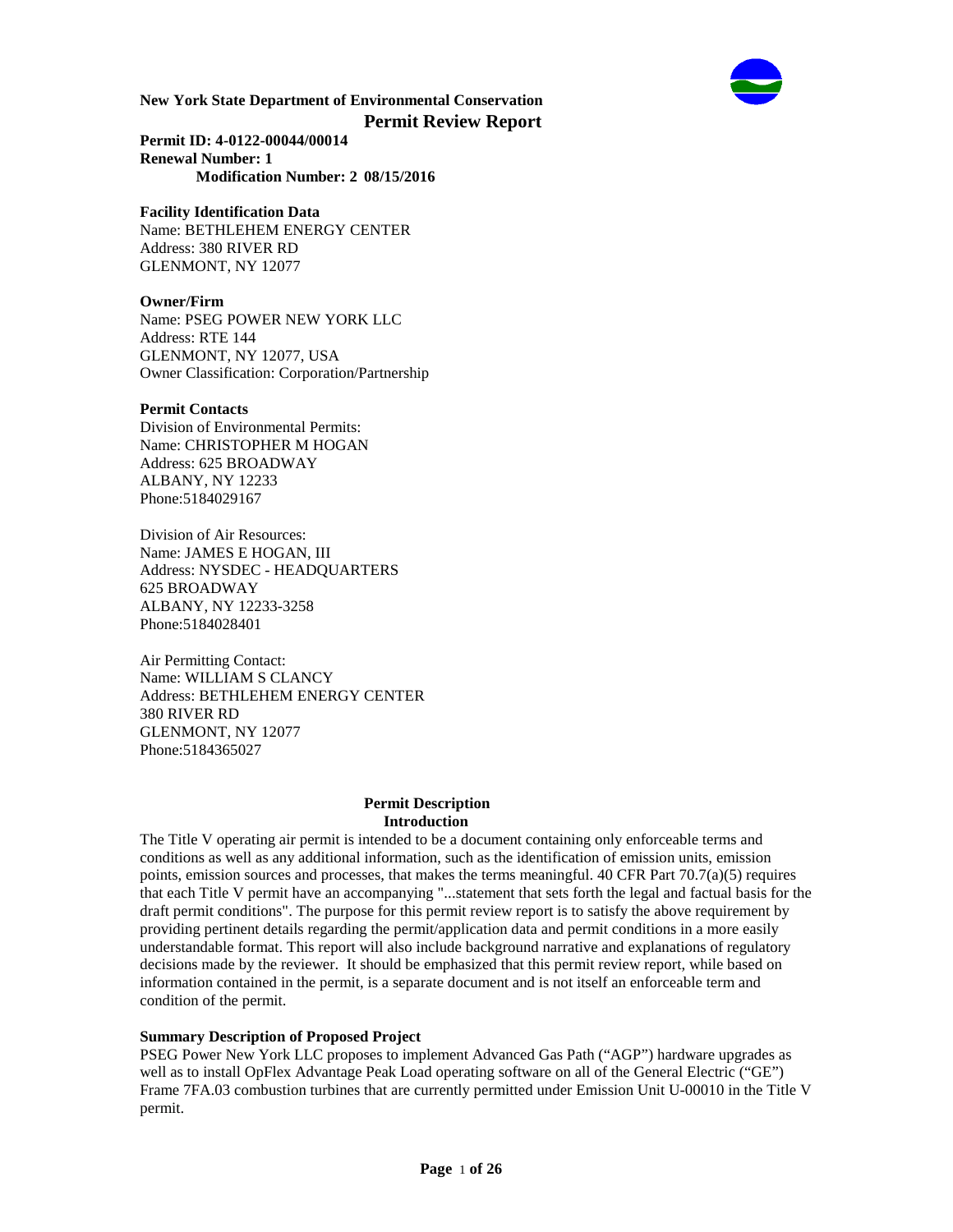

**Permit ID: 4-0122-00044/00014 Renewal Number: 1 Modification Number: 2 08/15/2016**

### **Attainment Status**

BETHLEHEM ENERGY CENTER is located in the town of BETHLEHEM in the county of ALBANY. The attainment status for this location is provided below. (Areas classified as attainment are those that meet all ambient air quality standards for a designated criteria air pollutant.)

| Criteria Pollutant                              | <b>Attainment Status</b> |  |
|-------------------------------------------------|--------------------------|--|
| Particulate Matter (PM)                         | <b>ATTAINMENT</b>        |  |
| Particulate Matter $< 10\mu$ in diameter (PM10) | <b>ATTAINMENT</b>        |  |
| Sulfur Dioxide (SO2)                            | <b>ATTAINMENT</b>        |  |
| $Ozone*$                                        | MARGINAL NON-ATTAINMENT  |  |
| Oxides of Nitrogen $(NOx)$ **                   | <b>ATTAINMENT</b>        |  |
| Carbon Monoxide (CO)                            | <b>ATTAINMENT</b>        |  |
|                                                 |                          |  |

\* Ozone is regulated in terms of the emissions of volatile organic compounds (VOC) and/or oxides of nitrogen (NOx) which are ozone precursors.

NO<sub>x</sub> has a separate ambient air quality standard in addition to being an ozone precursor.

#### **Facility Description:**

A combined cycle power plant, consisting of three combustion generating turbines burning pipeline quality natural gas and low sulfur distillate oil with supplementary-fired HRSGs, a steam turbine generator, a pipeline quality natural gas-fired package boiler, and exempt activities. The plant has a nominal generating capacity of 750 MW.

This modification pertains to affected units (ES 00001, 00005 and 00009) which will increase the output capacity.

#### **Permit Structure and Description of Operations**

The Title V permit for BETHLEHEM ENERGY CENTER

 is structured in terms of the following hierarchy: facility, emission unit, emission point, emission source and process. A facility is defined as all emission sources located at one or more adjacent or contiguous properties owned or operated by the same person or persons under common control. The facility is subdivided into one or more emission units (EU). Emission units are defined as any part or activity of a stationary facility that emits or has the potential to emit any federal or state regulated air pollutant. An emission unit is represented as a grouping of processes (defined as any activity involving one or more emission sources (ES) that emits or has the potential to emit any federal or state regulated air pollutant). An emission source is defined as any apparatus, contrivance or machine capable of causing emissions of any air contaminant to the outdoor atmosphere, including any appurtenant exhaust system or air cleaning device. [NOTE: Indirect sources of air contamination as defined in 6 NYCRR Part 203 (i.e. parking lots) are excluded from this definition]. The applicant is required to identify the principal piece of equipment (i.e., emission source) that directly results in or controls the emission of federal or state regulated air pollutants from an activity (i.e., process). Emission sources are categorized by the following types: combustion - devices which burn fuel to generate heat, steam or power incinerator - devices which burn waste material for disposal control - emission control devices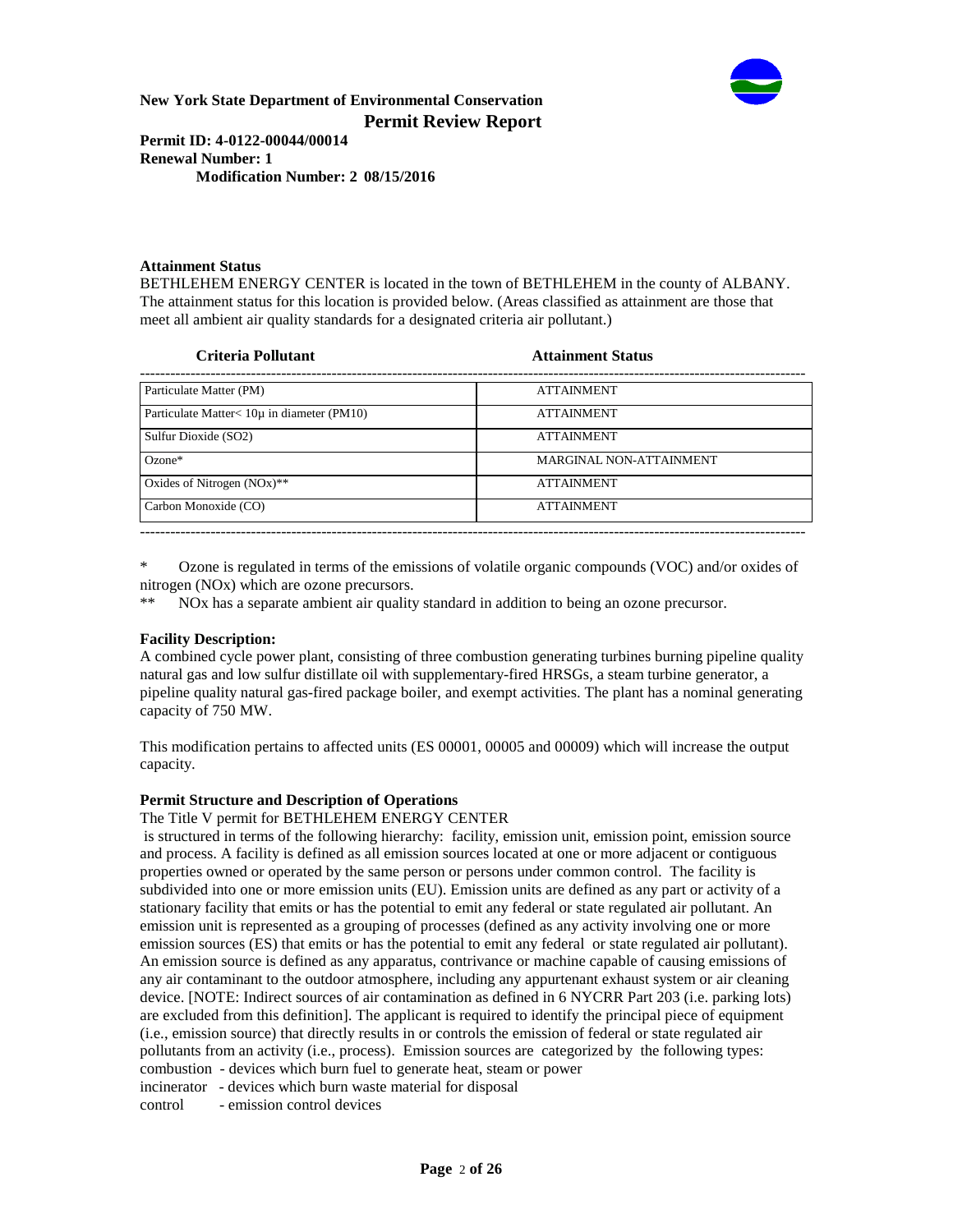

#### **Permit ID: 4-0122-00044/00014 Renewal Number: 1 Modification Number: 2 08/15/2016**

process - any device or contrivance which may emit air contaminants that is not included in the above categories.

BETHLEHEM ENERGY CENTER is defined by the following emission unit(s):

Emission unit U00010 - This emission unit consists of three power trains and ancillary equipment. Each power train consists of a General Electric Frame 7FA combustion turbine generator (CTG) and a supplementary fired heat recovery steam turbine generator (HRSG). The CTG will fire pipeline quality natural gas; low sulfur (0.04% maximum) fuel oil (as defined in 40 CFR §72.2) will be the secondary fuel. The HRSG duct burners will fire only pipeline quality natural gas.

Emission unit U00010 is associated with the following emission points (EP): ST001, ST002, ST003

Process: AG1 is located at Building CTG HRSG -

Process: AG2 is located at Building CTG HRSG -

Process: CT1 is located at Building CTG HRSG -

Process: CT2 is located at Building CTG HRSG - Combustion turbine generator operating on low sulfur (0.04% by weight maximum) fuel oil (as defined in 40 CFR §72.2) at steady state conditions without supplementary duct firing. Steady state is defined as those periods when the combustion turbine generator is operating at 1:1 fuel to water ratio plus 15 minutes and the temperature of the heat recovery steam generator (HRSG) is at 550 degrees Fahrenheit or greater as indicated by the GE Mark VI Distributed Control System and the combustion turbine generator is not operating in start-up, shutdown, or fuel switching mode.

This Process involving operation of the combustion turbine generators on fuel oil is designated as an Alternate Operating Scenario (AOS) for operational flexibility as defined by 6 NYCRR Part 201-6.5(f). All monitoring, testing, recordkeeping and reporting requirements specified in the Permit for this AOS Process are deferred until the Process is used. If any of the three combustion turbines comprising Emission Unit U-00010 operates on fuel oil using this Process, then all required monitoring, testing, recordkeeping and reporting must be completed for that combustion turbine as specified in the associated applicable requirements and compliance conditions. The status of this AOS (i.e. whether the unit has operated using this Process) will be indicated in the Semi Annual Monitoring reports and the Annual Compliance Certification required by 6 NYCRR 201-6.5(c)  $\&$  (e).

Process: CT3 is located at Building CTG HRSG -

Process: CT4 is located at Building CTG HRSG - Low sulfur (0.04% by weight maximum) fuel oil (as defined in 40 CFR §72.2) burned in the combustion turbine generators with pipeline quality natural gas fired in the duct burners. This operating condition is limited to periods when the combustion turbine is operating at full load.

This Process involving operation of the combustion turbine generators on fuel oil is designated as an Alternate Operating Scenario (AOS) for operational flexibility as defined by 6 NYCRR Part 201-6.5(f). All monitoring, testing, recordkeeping and reporting requirements specified in the Permit for this AOS Process are deferred until the Process is used. If any of the three combustion turbines comprising Emission Unit U-00010 operates on fuel oil using this Process, then all required monitoring, testing, recordkeeping and reporting must be completed for that combustion turbine as specified in the associated applicable requirements and compliance conditions. The status of this AOS (i.e. whether the unit has operated using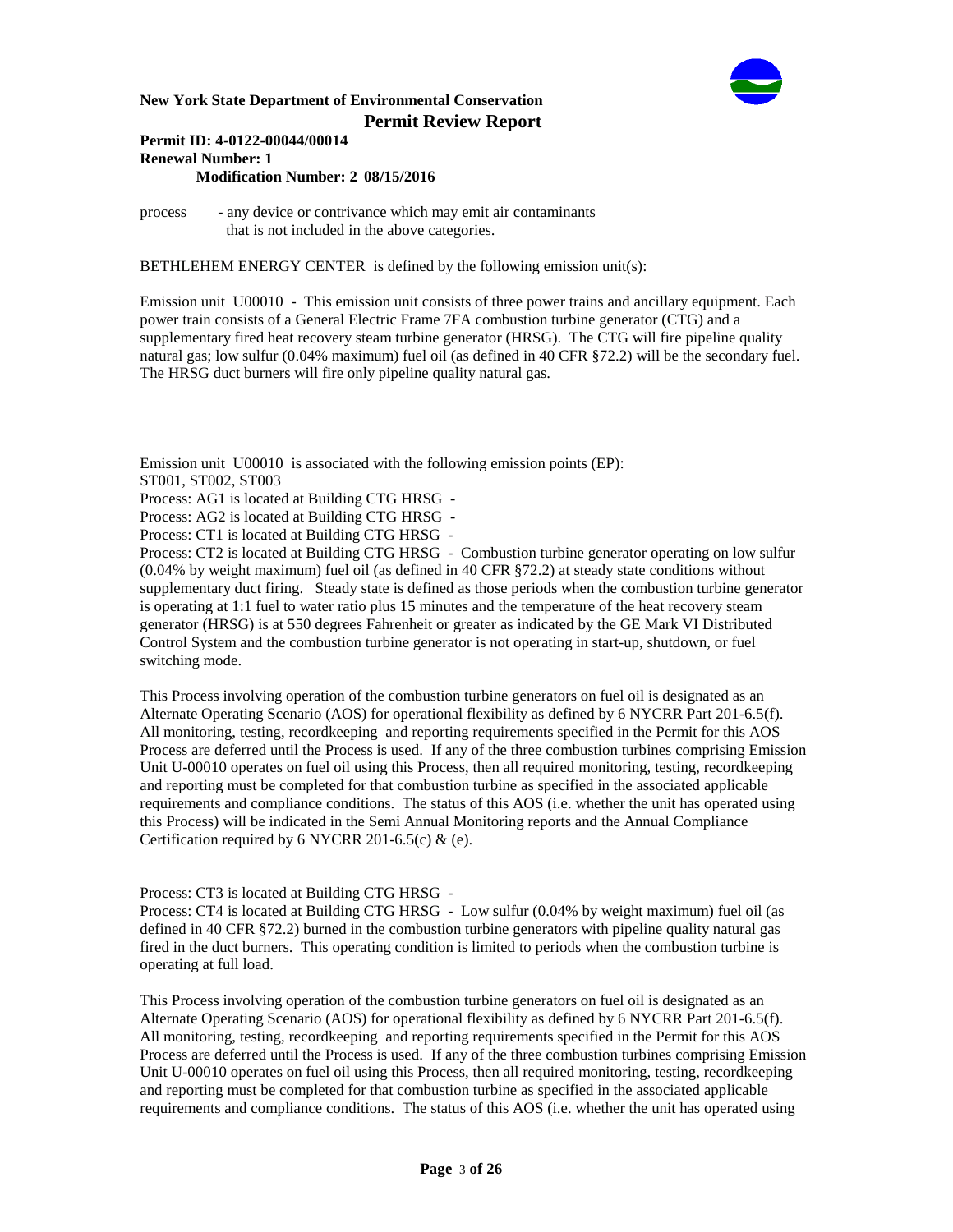

#### **Permit ID: 4-0122-00044/00014 Renewal Number: 1 Modification Number: 2 08/15/2016**

this Process) will be indicated in the Semi Annual Monitoring reports and the Annual Compliance Certification required by 6 NYCRR 201-6.5(c)  $\&$  (e).

Process: CT5 is located at Building CTG HRSG - Start-up of the combustion turbine on pipeline quality natural gas. Start-up on pipeline quality natural gas is defined as the period that begins when the combustion turbine generator is first fired with fuel and ends when the combustion turbine generator begins operating in mode 6Q plus 60 minutes not to exceed 6 hours. Extended startups to perform combustion tuning shall not exceed 12 hours and may occur a maximum of 4 times per calendar year per combustion turbine generator.

Process: CT6 is located at Building CTG HRSG - Start-up of the combustion turbine on low sulfur (0.04% by weight maximum) fuel oil (fuel oil is defined in 40 CFR §72.2). Startup on low sulfur fuel oil is defined as the period that begins when the combustion turbine generator is first fired with fuel and ends when the combustion turbine generator begins operating at a 1:1 fuel-to-water ratio plus 60 minutes, not to exceed 6 hours.

This Process involving operation of the combustion turbine generators on fuel oil is designated as an Alternate Operating Scenario (AOS) for operational flexibility as defined by 6 NYCRR Part 201-6.5(f). All monitoring, testing, recordkeeping and reporting requirements specified in the Permit for this AOS Process are deferred until the Process is used. If any of the three combustion turbines comprising Emission Unit U-00010 operates on fuel oil using this Process, then all required monitoring, testing, recordkeeping and reporting must be completed for that combustion turbine as specified in the associated applicable requirements and compliance conditions. The status of this AOS (i.e. whether the unit has operated using this Process) will be indicated in the Semi Annual Monitoring reports and the Annual Compliance Certification required by 6 NYCRR 201-6.5(c) & (e).

Process: CT7 is located at Building CTG HRSG - Shutdown of the combustion turbine on pipeline quality natural gas. Shutdown on pipeline quality natural gas is defined as the period of time from the initial lowering of combustion turbine output below 50% of the base load with the intent to cease generation of electrical power output and concludes with the cessation of combustion turbine operation, not to exceed 120 minutes.

Process: CT8 is located at Building CTG HRSG - Shutdown of the combustion turbine on low sulfur (0.04% by weight maximum) fuel oil (as defined in 40 CFR §72.2). Shutdown on fuel oil is defined as the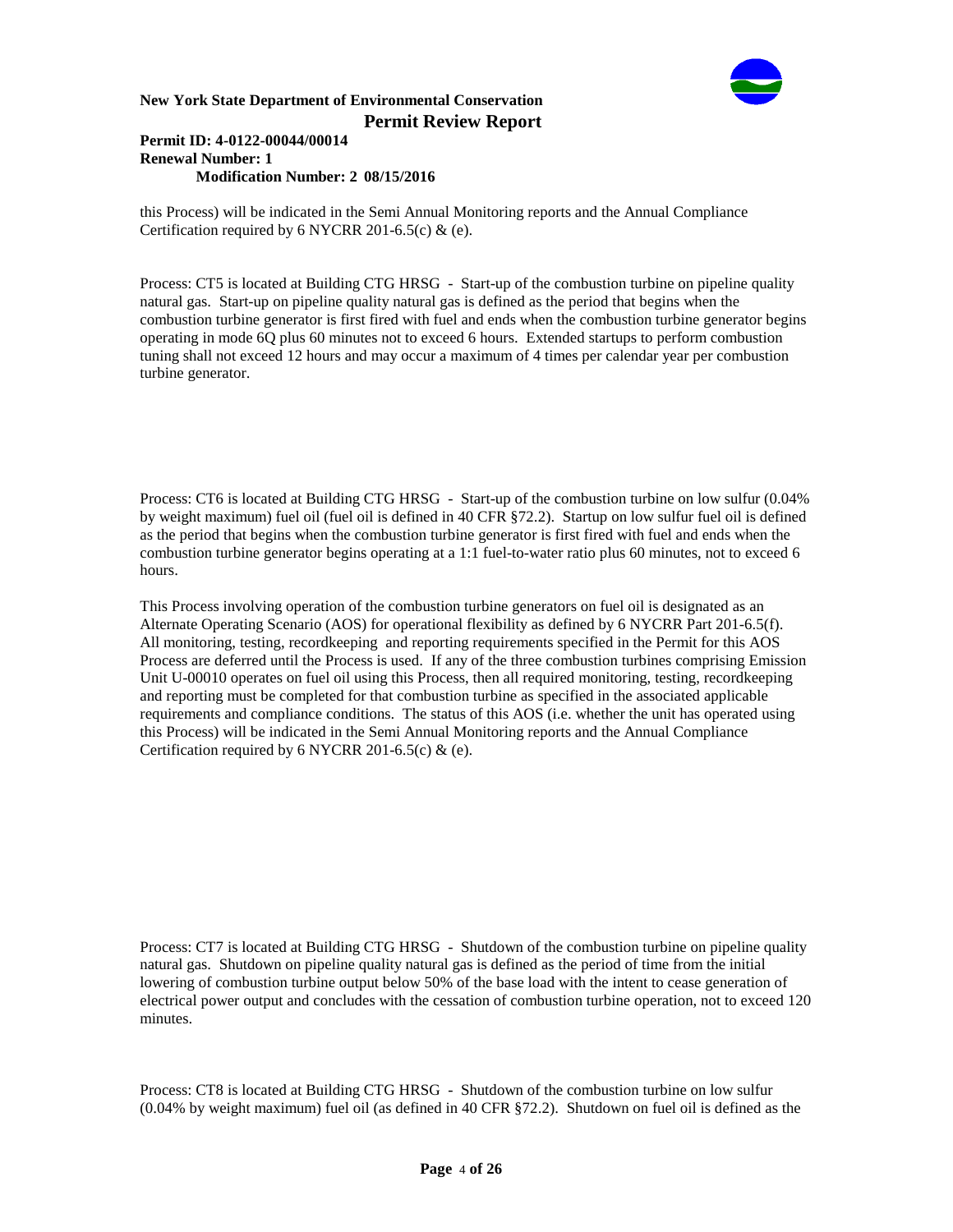

#### **Permit ID: 4-0122-00044/00014 Renewal Number: 1 Modification Number: 2 08/15/2016**

period of time from the initial lowering of combustion turbine output below 50% of the base load with the intent to cease generation of electrical power output and concludes with the cessation of combustion turbine operation, not to exceed 120 minutes.

This Process involving operation of the combustion turbine generators on fuel oil is designated as an Alternate Operating Scenario (AOS) for operational flexibility as defined by 6 NYCRR Part 201-6.5(f). All monitoring, testing, recordkeeping and reporting requirements specified in the Permit for this AOS Process are deferred until the Process is used. If any of the three combustion turbines comprising Emission Unit U-00010 operates on fuel oil using this Process, then all required monitoring, testing, recordkeeping and reporting must be completed for that combustion turbine as specified in the associated applicable requirements and compliance conditions. The status of this AOS (i.e. whether the unit has operated using this Process) will be indicated in the Semi Annual Monitoring reports and the Annual Compliance Certification required by 6 NYCRR 201-6.5(c)  $\&$  (e).

Process: CT9 is located at Building CTG HRSG - Operation of the combustion turbine during fuel switching from firing pipeline quality natural gas to low sulfur (0.04% by weight maximum) fuel oil (as defined in 40 CFR §72.2) or from fuel oil to pipeline quality natural gas. Fuel transfer is defined as the period of time from initiation of the fuel transfer process in the combustion turbine generator until the cessation of the process, not to exceed 120 minutes.

This Process involving operation of the combustion turbine generators on fuel oil is designated as an Alternate Operating Scenario (AOS) for operational flexibility as defined by 6 NYCRR Part 201-6.5(f). All monitoring, testing, recordkeeping and reporting requirements specified in the Permit for this AOS Process are deferred until the Process is used. If any of the three combustion turbines comprising Emission Unit U-00010 operates on fuel oil using this Process, then all required monitoring, testing, recordkeeping and reporting must be completed for that combustion turbine as specified in the associated applicable requirements and compliance conditions. The status of this AOS (i.e. whether the unit has operated using this Process) will be indicated in the Semi Annual Monitoring reports and the Annual Compliance Certification required by 6 NYCRR 201-6.5(c)  $\&$  (e).

Process: OF3 is located at Building CTG HRSG -

Emission unit U00005 - Unit U-00005 is a package boiler firing only pipeline quality natural gas with a design natural gas firing rate of 63,300 standard cubic feet per minute (SCFM) and a maximum heat input capacity of 64.883 million Btu per hour (MMBtu/hr) based on a natural gas heat content of 1025 Btu per cubic foot (Btu/cf) at the higher heating value (HHV). Prior to July 1, 2014 the package boiler burner controls will be modified to permanently restrict the unit heat input capacity to less than or equal to 25 MMBTU/hr.

Emission unit U00005 is associated with the following emission points (EP): 00005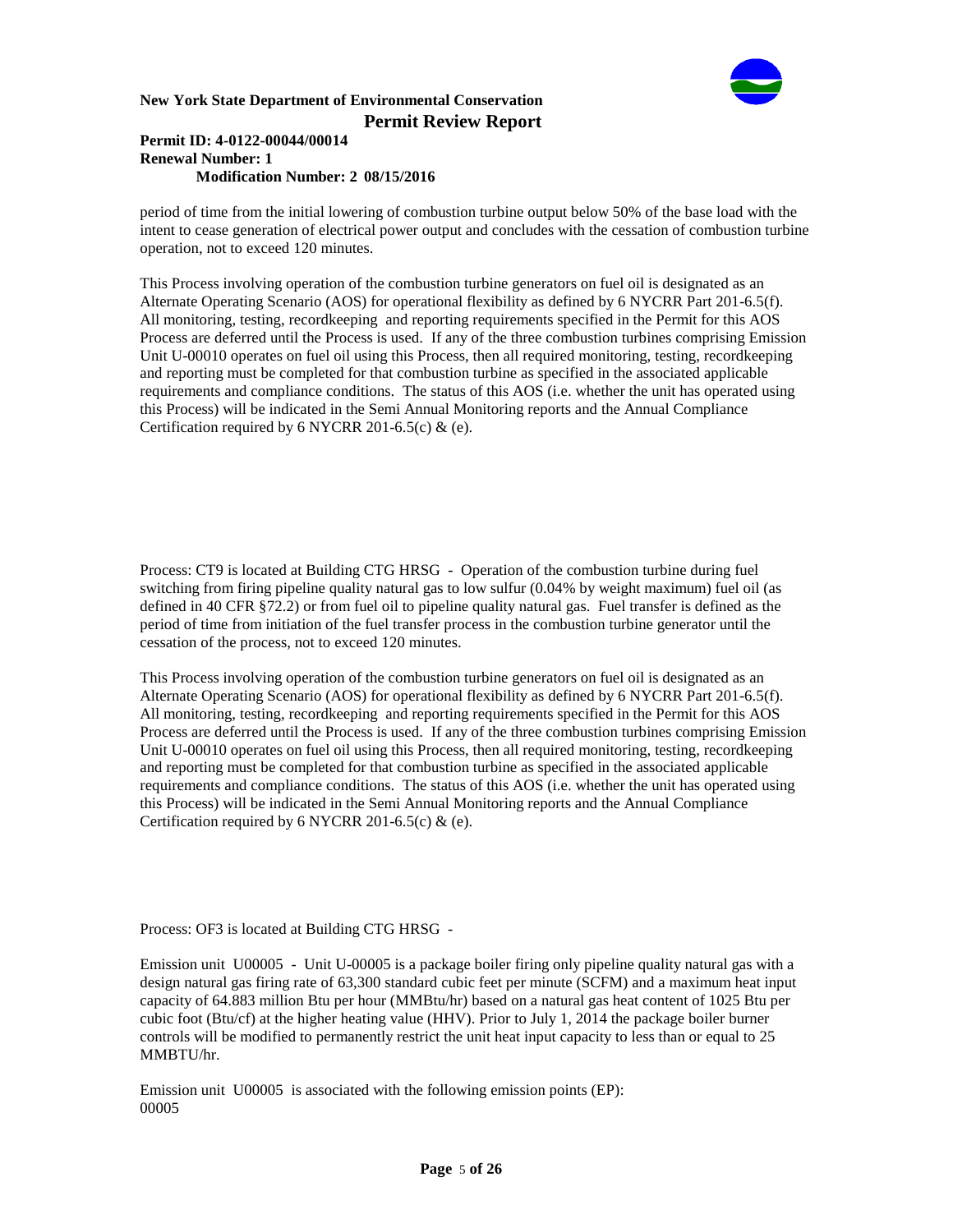

#### **Permit ID: 4-0122-00044/00014 Renewal Number: 1 Modification Number: 2 08/15/2016**

Process: P51 is located at Building 1 - P51 designates burning natural gas in the package boiler. The maximum allowable fuel flow into the boiler is 32,353 standard cubic feet per hour. There is one burner in the boiler. Prior to July 1, 2014 the maximum allowable fuel flow into the boiler is 32,353 standard cubic feet per hour. On or after July 1, 2014 the maximum allowable heat input to the boiler will be 25 MMBTU/hr.

Emission unit U00020 - This emission unit consists of a John Deere Model 6081H dieselpowered fire pump engine. The engine will use low sulfur (0.05% or less) fuel oil.

Emission unit U00020 is associated with the following emission points (EP): ST018

Process: FP1 is located at Building FPBLDG - Operation of the Diesel Fire Pump operating on low sulfur, No. 2 fuel oil for not more than 500 hours per year. Emission Unit U-00020 is an exempt activity pursuant to 6 NYCRR 201-3.2(c)(6) and 6 NYCRR 200.1(cq); emergency power generating stationary internal combustion engines. On and after 5/13/2013, U-00020 must comply with the applicable requirements in 40 CFR 63, Subpart ZZZZ for an existing emergency stationary reciprocating internal combustion engine (RICE) at an area source of HAPs.

Emission unit U00015 - This emission unit consists of a Marley 12-cell plume abatement mechanical draft cooling tower (20 degrees F/85% RH design point) with 99.9995% efficient drift eliminators.

Emission unit U00015 is associated with the following emission points (EP): ST006, ST007, ST008, ST009, ST010, ST011, ST012, ST013, ST014, ST015, ST016, ST017 Process: P71 is located at Building WCTOWER - A 12-cell plume abatement mechanical draft cooling tower (20 degrees F / 85% RH design point) with 99.9995% efficient drift eliminators.

# **Title V/Major Source Status**

BETHLEHEM ENERGY CENTER is subject to Title V requirements. This determination is based on the following information:

Major Stationary Sources are defined as any group of stationary sources that are located on one or more contiguous or adjacent properties and are under common control, belonging to a single major industrial source. Also, a stationary sources in non-attainment areas and in the ozone transport region shall be "major" if it emits or has the potential to emit 100 tons per year of NOx and/or 50 tons per year of VOC. Bethlehem Energy Center shall be considered a major stationary source; the facility meets or exceeds each of the aforementioned major source criteria.

#### **Program Applicability**

The following chart summarizes the applicability of BETHLEHEM ENERGY CENTER with regards to the principal air pollution regulatory programs:

**Regulatory Program Applicability**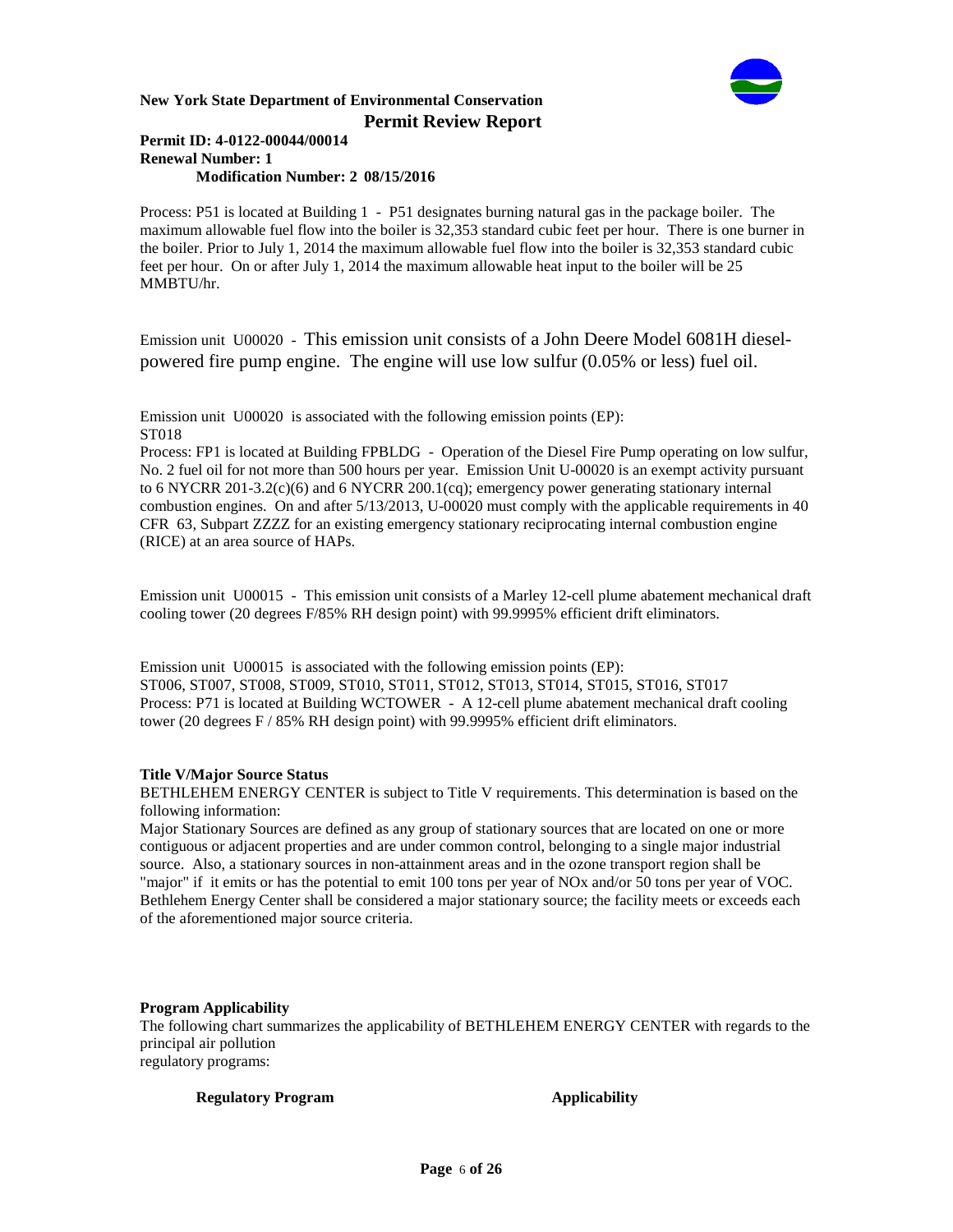

# **Permit ID: 4-0122-00044/00014 Renewal Number: 1**

**Modification Number: 2 08/15/2016**

| <b>PSD</b>                     | <b>YES</b> |
|--------------------------------|------------|
| NSR (non-attainment)           | NO         |
| NESHAP (40 CFR Part 61)        | NO         |
| NESHAP (MACT - 40 CFR Part 63) | <b>YES</b> |
| <b>NSPS</b>                    | <b>YES</b> |
| <b>TITLE IV</b>                | <b>YES</b> |
| <b>TITLE V</b>                 | <b>YES</b> |
| <b>TITLE VI</b>                | NO         |
| <b>RACT</b>                    | <b>YES</b> |
| SIP                            | <b>YES</b> |

# NOTES:

PSD Prevention of Significant Deterioration (40 CFR 52, 6 NYCRR 231-7, 231-8) requirements which pertain to major stationary sources located in areas which are in attainment of National Ambient Air Quality Standards (NAAQS) for specified pollutants.

NSR New Source Review (6 NYCRR 231-5, 231-6) - requirements which pertain to major stationary sources located in areas which are in non-attainment of National Ambient Air Quality Standards (NAAQS) for specified pollutants.

NESHAP National Emission Standards for Hazardous Air Pollutants (40 CFR 61, 6 NYCRR 200.10) contaminant and source specific emission standards established prior to the Clean Air Act Amendments of 1990 (CAAA) which were developed for 9 air contaminants (inorganic arsenic, radon, benzene, vinyl chloride, asbestos, mercury, beryllium, radionuclides, and volatile HAP's).

MACT Maximum Achievable Control Technology (40 CFR 63, 6 NYCRR 200.10) - contaminant and source specific emission standards established by the 1990 CAAA. Under Section 112 of the CAAA, the US EPA is required to develop and promulgate emissions standards for new and existing sources. The standards are to be based on the best demonstrated control technology and practices in the regulated industry, otherwise known as MACT. The corresponding regulations apply to specific source types and contaminants.

NSPS New Source Performance Standards (40 CFR 60, 6 NYCRR 200.10) - standards of performance for specific stationary source categories developed by the US EPA under Section 111 of the CAAA. The standards apply only to those stationary sources which have been constructed or modified after the regulations have been proposed by publication in the Federal Register and only to the specific contaminant(s) listed in the regulation.

Title IV Acid Rain Control Program (40 CFR 72 thru 78, 6 NYCRR 201-6) - regulations which mandate the implementation of the acid rain control program for large stationary combustion facilities.

Title VI Stratospheric Ozone Protection (40 CFR 82, Subpart A thru G, 6 NYCRR 200.10) federal requirements that apply to sources which use a minimum quantity of CFC's (chlorofluorocarbons), HCFC's (hydrofluorocarbons) or other ozone depleting substances or regulated substitute substances in equipment such as air conditioners, refrigeration equipment or motor vehicle air conditioners or appliances.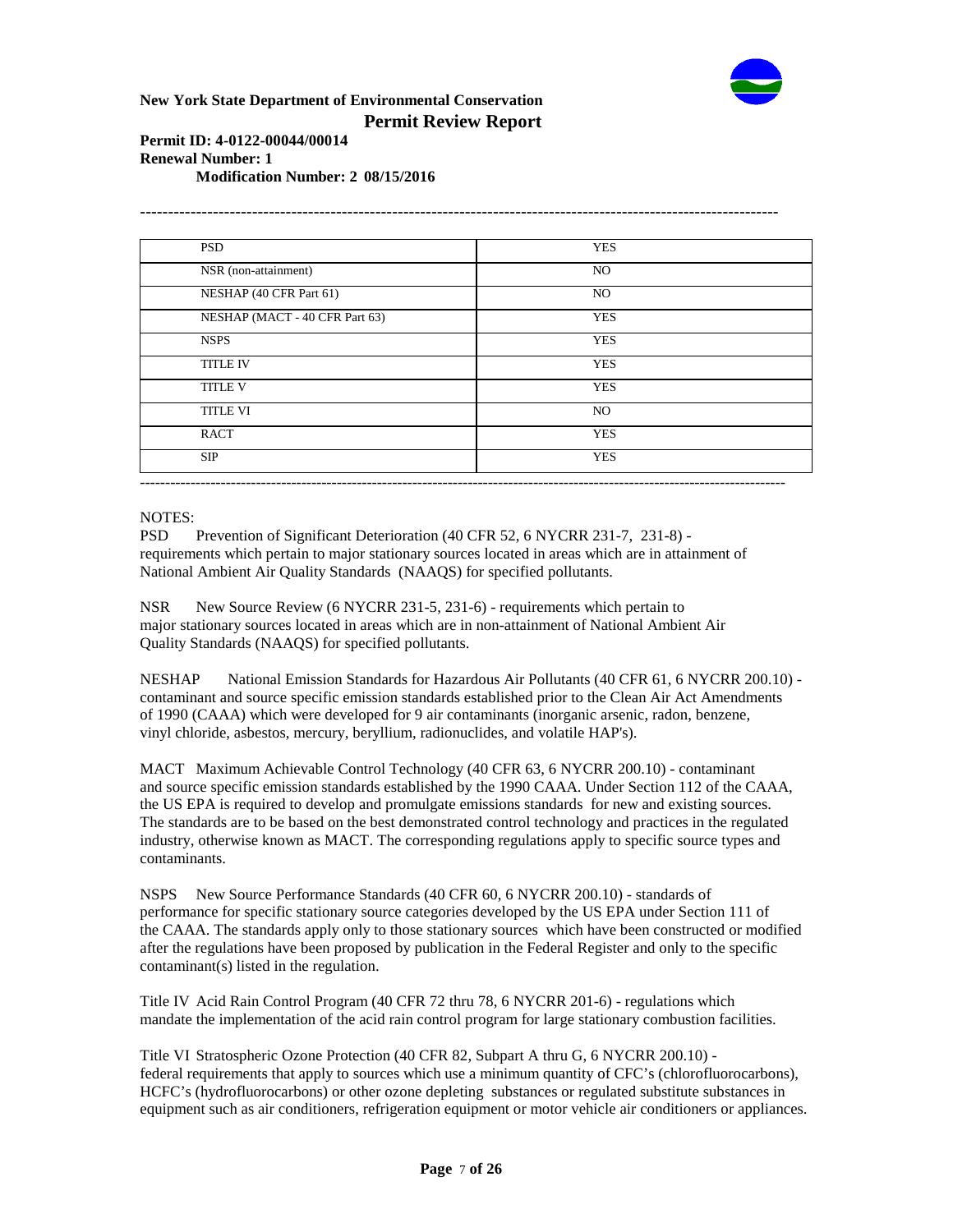

#### **Permit ID: 4-0122-00044/00014 Renewal Number: 1 Modification Number: 2 08/15/2016**

RACT Reasonably Available Control Technology (6 NYCRR Parts 212.10, 226, 227-2, 228, 229, 230, 232, 233, 234, 235, 236) - the lowest emission limit that a specific source is capable of meeting by application of control technology that is reasonably available, considering technological and economic feasibility. RACT is a control strategy used to limit emissions of VOC's and NOx for the purpose of attaining the air quality standard for ozone. The term as it is used in the above table refers to those state air pollution control regulations which specifically regulate VOC and NOx emissions.

SIP State Implementation Plan (40 CFR 52, Subpart HH, 6 NYCRR 200.10) - as per the CAAA, all states are empowered and required to devise the specific combination of controls that, when implemented, will bring about attainment of ambient air quality standards established by the federal government and the individual state. This specific combination of measures is referred to as the SIP. The term here refers to those state regulations that are approved to be included in the SIP and thus are considered federally enforceable.

#### **Compliance Status**

Facility is in compliance with all requirements.

#### **SIC Codes**

SIC or Standard Industrial Classification code is an industrial code developed by the federal Office of Management and Budget for use, among other things, in the classification of establishments by the type of activity in which they are engaged. Each operating establishment is assigned an industry code on the basis of its primary activity, which is determined by its principal product or group of products produced or distributed, or services rendered. Larger facilities typically have more than one SIC code.

# **SIC Code Description** 4911 ELECTRIC SERVICES

#### **SCC Codes**

SCC or Source Classification Code is a code developed and used'' by the USEPA to categorize processes which result in air emissions for the purpose of assessing emission factor information.Each SCC represents a unique process or function within a source category logically associated with a point of air pollution emissions. Any operation that causes air pollution can be represented by one or more SCC's.

| <b>SCC Code</b>     | <b>Description</b>                          |
|---------------------|---------------------------------------------|
| $1 - 02 - 006 - 02$ | EXTERNAL COMBUSTION BOILERS - INDUSTRIAL    |
|                     | INDUSTRIAL BOILER - NATURAL GAS             |
|                     | 10-100 MMBtu/Hr                             |
| $2 - 01 - 001 - 01$ | INTERNAL COMBUSTION ENGINES - ELECTRIC      |
|                     | <b>GENERATION</b>                           |
|                     | ELECTRIC UTILITY INTERNAL COMBUSTION ENGINE |
|                     | - DISTILLATE OIL (DIESEL)                   |
|                     | Turbine                                     |
| $2 - 01 - 002 - 01$ | INTERNAL COMBUSTION ENGINES - ELECTRIC      |
|                     | <b>GENERATION</b>                           |
|                     | ELECTRIC UTILITY INTERNAL COMBUSTION ENGINE |
|                     | - NATURAL GAS                               |
|                     | Turbine                                     |
| $2 - 02 - 001 - 02$ | INTERNAL COMBUSTION ENGINES - INDUSTRIAL    |
|                     | INDUSTRIAL INTERNAL COMBUSTION ENGINE -     |
|                     | DISTILLATE OIL(DIESEL)                      |
|                     | Reciprocating                               |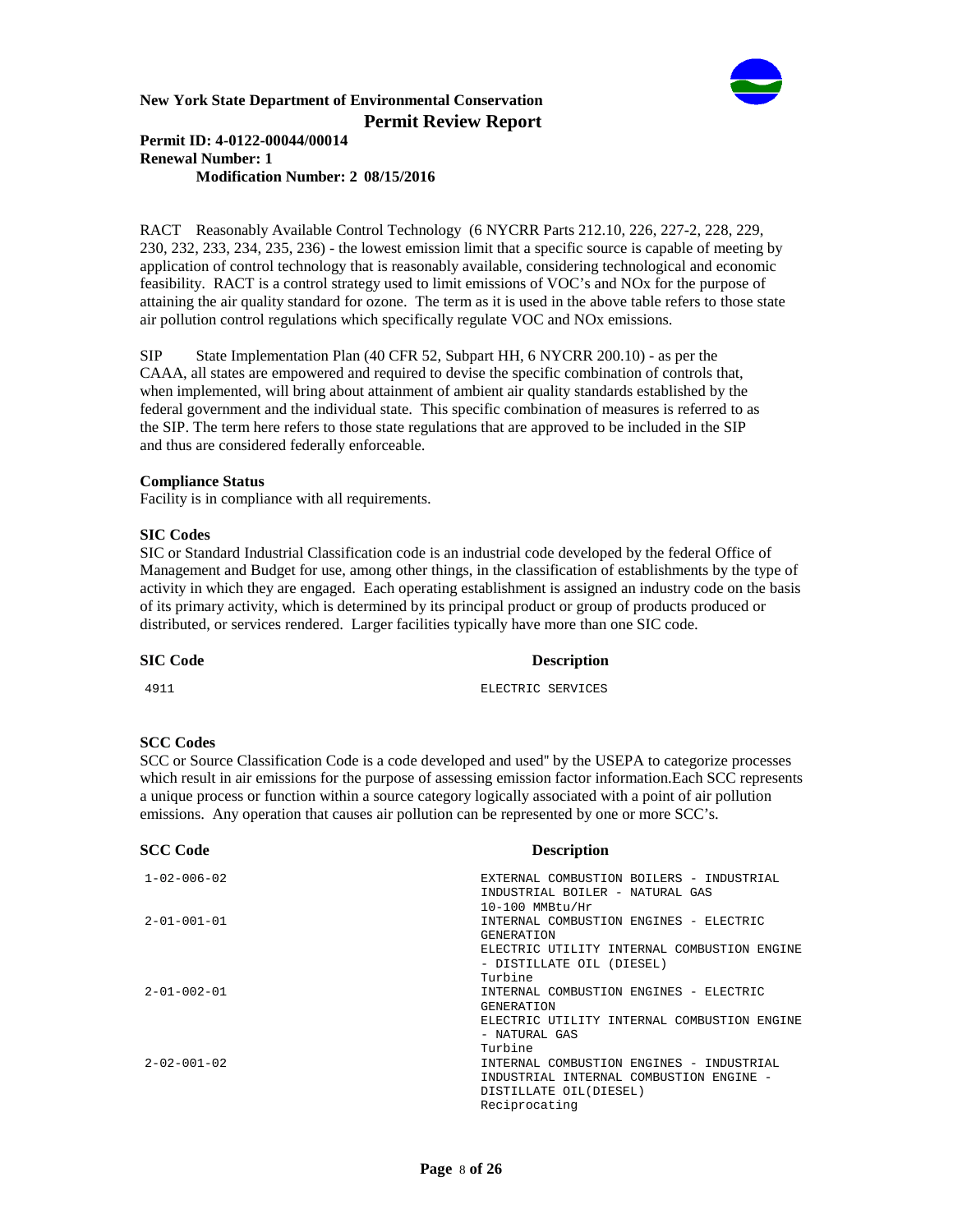

**Permit ID: 4-0122-00044/00014 Renewal Number: 1 Modification Number: 2 08/15/2016**

3-85-882-01 COOLING TOWER MECHANICAL DRAFT

#### **Facility Emissions Summary**

In the following table, the CAS No. or Chemical Abstract Service code is an identifier assigned to every chemical compound. [NOTE: Certain CAS No.'s contain a 'NY' designation within them. These are not true CAS No.'s but rather an identification which has been developed by the department to identify groups of contaminants which ordinary CAS No.'s do not do. As an example, volatile organic compounds or VOC's are identified collectively by the NY CAS No. 0NY998-00-0.] The PTE refers to the Potential to Emit. This is defined as the maximum capacity of a facility or air contaminant source to emit any air contaminant under its physical and operational design. Any physical or operational limitation on the capacity of the facility or air contamination source to emit any air contaminant , including air pollution control equipment and/or restrictions on the hours of operation, or on the type or amount or material combusted, stored, or processed, shall be treated as part of the design only if the limitation is contained in federally enforceable permit conditions. The PTE Range represents an emission range for a contaminant. Any PTE quantity that is displayed represents a facility-wide emission cap or limitation for that contaminant. If no PTE quantity is displayed, the PTE Range is provided to indicate the approximate magnitude of facility-wide emissions for the specified contaminant in terms of tons per year (tpy). The term 'HAP' refers to any of the hazardous air pollutants listed in section 112(b) of the Clean Air Act Amendments of 1990. Total emissions of all hazardous air pollutants are listed under the special NY CAS No. 0NY100-00-0. In addition, each individual hazardous air pollutant is also listed under its own specific CAS No. and is identified in the list below by the (HAP) designation.

| Cas No.     | <b>Contaminant Name</b> | PTE    |                        |
|-------------|-------------------------|--------|------------------------|
|             |                         | lbs/vr | Range                  |
| 0NY075-00-5 | $PM-10$                 |        | $>= 100$ tpy but < 250 |
|             |                         |        | tpy                    |

# **NOTIFICATION OF GENERAL PERMITTEE OBLIGATIONS**

### **Item A: Emergency Defense - 6 NYCRR 201-1.5**

- An emergency, as defined by subpart 201-2, constitutes an affirmative defense to penalties sought in an enforcement action brought by the Department for noncompliance with emissions limitations or permit conditions for all facilities in New York State.
- (a) The affirmative defense of emergency shall be demonstrated through properly signed, contemporaneous operating logs, or other relevant evidence that:

 (1) An emergency occurred and that the facility owner or operator can identify the cause(s) of the emergency; (2) The equipment at the permitted facility causing the emergency was at the time being properly operated and maintained; (3) During the period of the emergency the facility owner or operator took all reasonable steps to minimize levels of emissions that exceeded the emission standards, or other requirements in the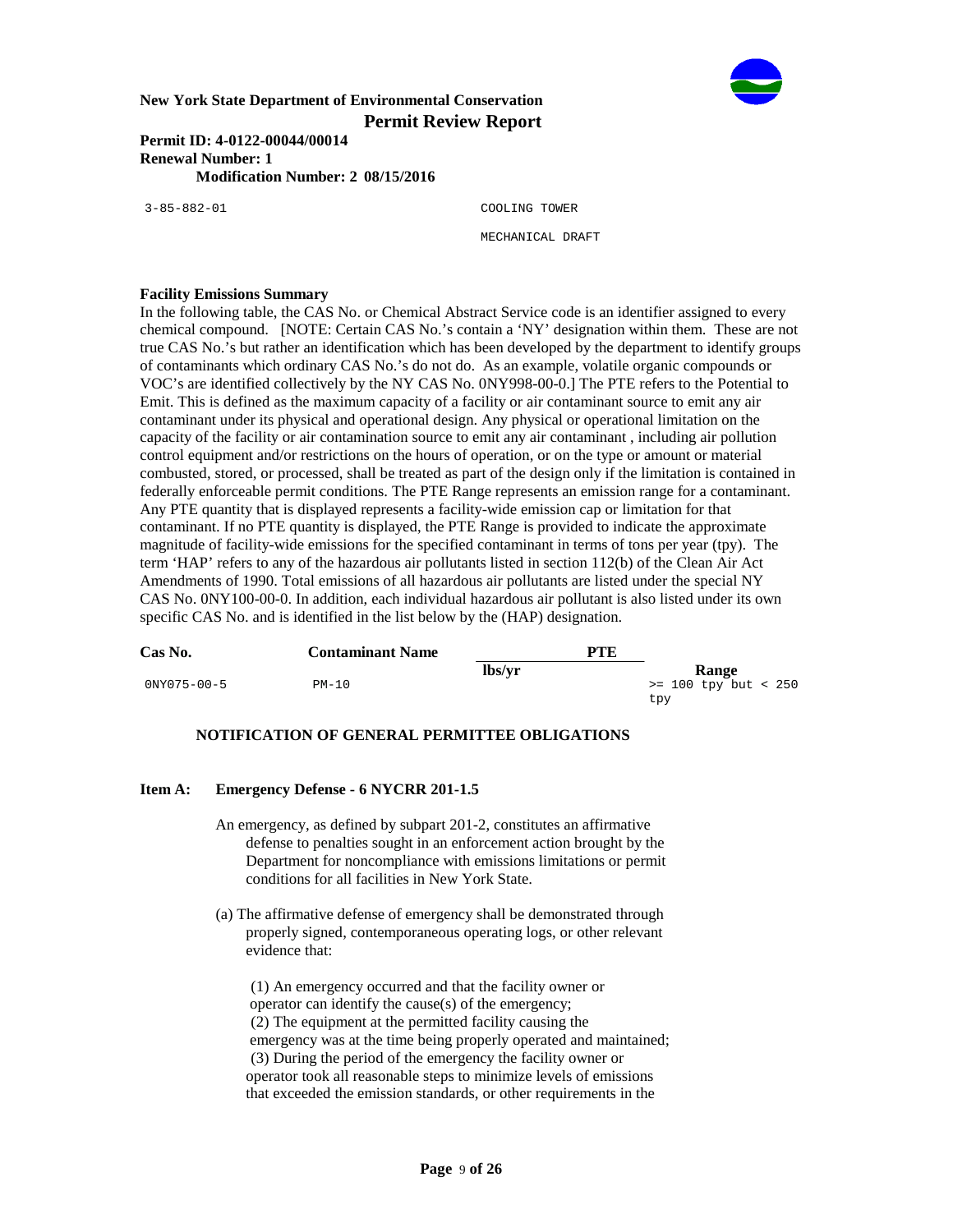

# **Permit ID: 4-0122-00044/00014 Renewal Number: 1**

**Modification Number: 2 08/15/2016**

permit; and

 (4) The facility owner or operator notified the Department within two working days after the event occurred. This notice must contain a description of the emergency, any steps taken to mitigate emissions, and corrective actions taken.

 (b) In any enforcement proceeding, the facility owner or operator seeking to establish the occurrence of an emergency has the burden of proof.

 (c) This provision is in addition to any emergency or upset provision contained in any applicable requirement.

**Item B: Public Access to Recordkeeping for Title V Facilities - 6 NYCRR 201-1.10(b)** The Department will make available to the public any permit application, compliance plan, permit, and monitoring and compliance certification report pursuant to Section 503(e) of the Act, except for information entitled to confidential treatment pursuant to

# **Item C: Timely Application for the Renewal of Title V Permits -6 NYCRR Part 201-6.2(a)(4)**

6 NYCRR Part 616 - Public Access to records and Section 114(c) of the Act.

 Owners and/or operators of facilities having an issued Title V permit shall submit a complete application at least 180 days, but not more than eighteen months, prior to the date of permit expiration for permit renewal purposes.

### **Item D: Certification by a Responsible Official - 6 NYCRR Part 201-6.2(d)(12)** Any application, form, report or compliance certification required to be submitted pursuant to the federally enforceable portions of this permit shall contain a certification of truth, accuracy and completeness by a responsible official.This certification shall state that based on information and belief formed after reasonable inquiry, the statements and information in the document are true, accurate, and complete.

- **Item E: Requirement to Comply With All Conditions 6 NYCRR Part 201-6.4(a)(2)** The permittee must comply with all conditions of the Title V facility permit. Any permit non-compliance constitutes a violation of the Act and is grounds for enforcement action; for permit termination, revocation and reissuance, or modification; or for denial of a permit renewal application.
- **Item F: Permit Revocation, Modification, Reopening, Reissuance or Termination, and Associated Information Submission Requirements - 6 NYCRR Part 201-6.4(a)(3)** This permit may be modified, revoked, reopened and reissued, or terminated for cause. The filing of a request by the permittee for a permit modification, revocation and reissuance, or termination, or of a notification of planned changes or anticipated noncompliance does not stay any permit condition.
- **Item G: Cessation or Reduction of Permitted Activity Not a Defense 6 NYCRR 201-6.4(a)(5)**

It shall not be a defense for a permittee in an enforcement action to claim that a cessation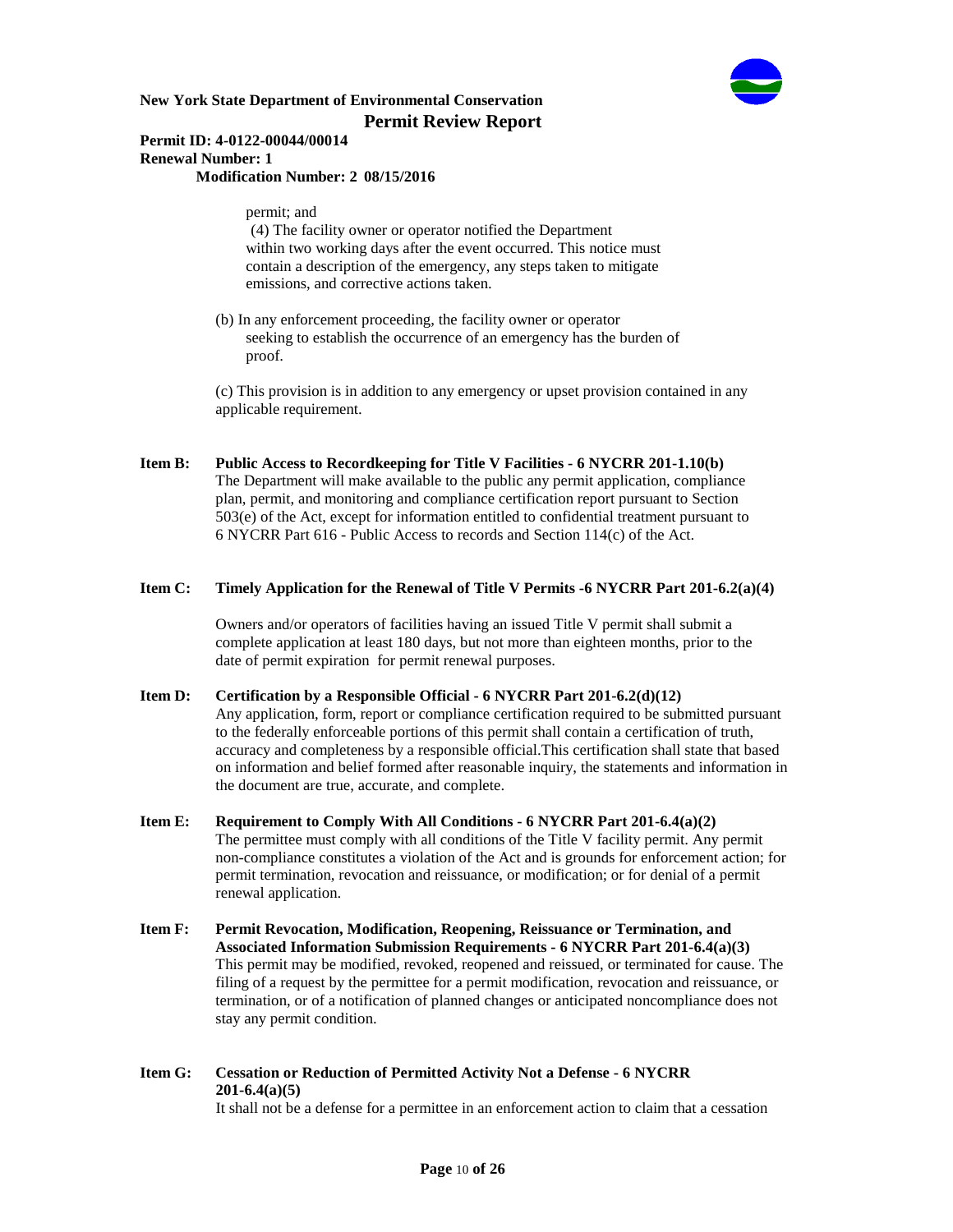

### **Permit ID: 4-0122-00044/00014 Renewal Number: 1**

**Modification Number: 2 08/15/2016**

 or reduction in the permitted activity would have been necessary in order to maintain compliance with the conditions of this permit.

**Item H: Property Rights - 6 NYCRR 201-6.4(a)(6)** This permit does not convey any property rights of any sort or any exclusive privilege.

# **Item I: Severability - 6 NYCRR Part 201-6.4(a)(9)**

 If any provisions, parts or conditions of this permit are found to be invalid or are the subject of a challenge, the remainder of this permit shall continue to be valid.

# **Item J: Permit Shield - 6 NYCRR Part 201-6.4(g)**

 All permittees granted a Title V facility permit shall be covered under the protection of a permit shield, except as provided under 6 NYCRR Subpart 201-6. Compliance with the conditions of the permit shall be deemed compliance with any applicable requirements as of the date of permit issuance, provided that such applicable requirements are included and are specifically identified in the permit, or the Department, in acting on the permit application or revision, determines in writing that other requirements specifically identified are not applicable to the major stationary source, and the permit includes the determination or a concise summary thereof. Nothing herein shall preclude the Department from revising or revoking the permit pursuant to 6 NYCRR Part 621 or from exercising its summary abatement authority. Nothing in this permit shall alter or affect the following:

i. The ability of the Department to seek to bring suit on behalf of the State of New York, or the Administrator to seek to bring suit on behalf of the United States, to immediately restrain any person causing or contributing to pollution presenting an imminent and substantial endangerment to public health, welfare or the environment to stop the emission of air pollutants causing or contributing to such pollution;

ii. The liability of a permittee of the Title V facility for any violation of applicable requirements prior to or at the time of permit issuance;

iii. The applicable requirements of Title IV of the Act;

iv. The ability of the Department or the Administrator to obtain information from the permittee concerning the ability to enter, inspect and monitor the facility.

# **Item K: Reopening for Cause - 6 NYCRR Part 201-6.4(i)**

 This Title V permit shall be reopened and revised under any of the following circumstances: i. If additional applicable requirements under the Act become applicable where this permit's remaining term is three or more years, a reopening shall be completed not later than 18 months after promulgation of the applicable requirement. No such reopening is required if the effective date of the requirement is later than the date on which this permit is due to expire, unless the original permit or any of its terms and conditions has been extended by the Department pursuant to the provisions of Part 2 01-6.7 and Part 621.

ii. The Department or the Administrator determines that the permit contains a material mistake or that inaccurate statements were made in establishing the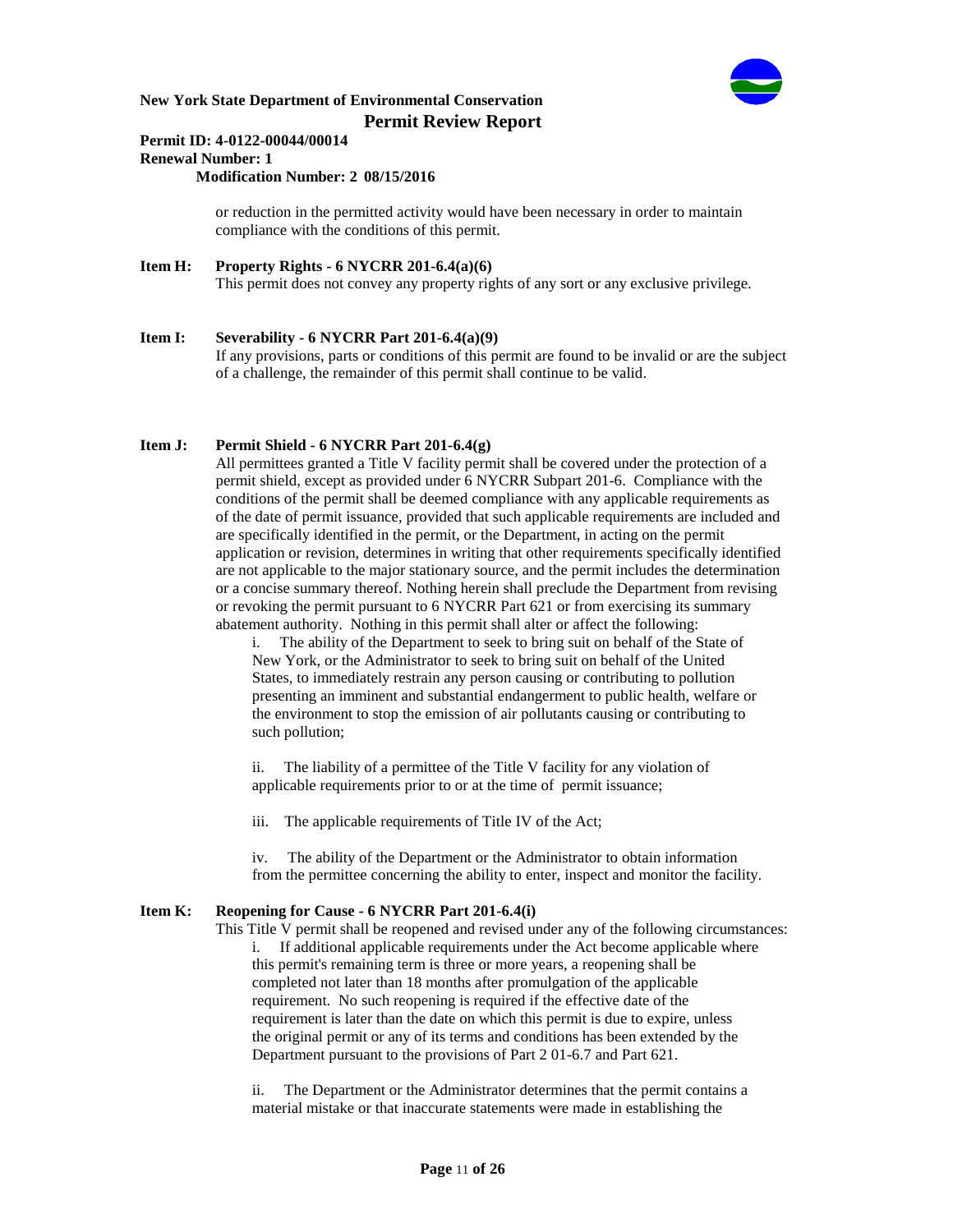

# **Permit ID: 4-0122-00044/00014 Renewal Number: 1**

# **Modification Number: 2 08/15/2016**

emissions standards or other terms or conditions of the permit.

iii. The Department or the Administrator determines that the Title V permit must be revised or reopened to assure compliance with applicable requirements.

iv. If the permitted facility is an "affected source" subject to the requirements of Title IV of the Act, and additional requirements (including excess emissions requirements) become applicable. Upon approval by the Administrator, excess emissions offset plans shall be deemed to be incorporated into the permit.

Proceedings to reopen and issue Title V facility permits shall follow the same procedures as apply to initial permit issuance but shall affect only those parts of the permit for which cause to reopen exists.

 Reopenings shall not be initiated before a notice of such intent is provided to the facility by the Department at least thirty days in advance of the date that the permit is to be reopened, except that the Department may provide a shorter time period in the case of an emergency.

### **Item L: Permit Exclusion - ECL 19-0305**

 The issuance of this permit by the Department and the receipt thereof by the Applicant does not and shall not be construed as barring, diminishing, adjudicating or in any way affecting any legal, administrative or equitable rights or claims, actions, suits, causes of action or demands whatsoever that the Department may have against the Applicant for violations based on facts and circumstances alleged to have occurred or existed prior to the effective date of this permit, including, but not limited to, any enforcement action authorized pursuant to the provisions of applicable federal law, the Environmental Conservation Law of the State of New York (ECL) and Chapter III of the Official Compilation of the Codes, Rules and Regulations of the State of New York (NYCRR). The issuance of this permit also shall not in any way affect pending or future enforcement actions under the Clean Air Act brought by the United States or any person.

### **Item M: Federally Enforceable Requirements - 40 CFR 70.6(b)**

 All terms and conditions in this permit required by the Act or any applicable requirement, including any provisions designed to limit a facility's potential to emit, are enforceable by the Administrator and citizens under the Act. The Department has, in this permit, specifically designated any terms and conditions that are not required under the Act or under any of its applicable requirements as being enforceable under only state regulations.

# **NOTIFICATION OF GENERAL PERMITTEE OBLIGATIONS**

### **Item A: General Provisions for State Enforceable Permit Terms and Condition - 6 NYCRR Part 201-5**

 Any person who owns and/or operates stationary sources shall operate and maintain all emission units and any required emission control devices in compliance with all applicable Parts of this Chapter and existing laws, and shall operate the facility in accordance with all criteria, emission limits, terms, conditions, and standards in this permit. Failure of such person to properly operate and maintain the effectiveness of such emission units and emission control devices may be sufficient reason for the Department to revoke or deny a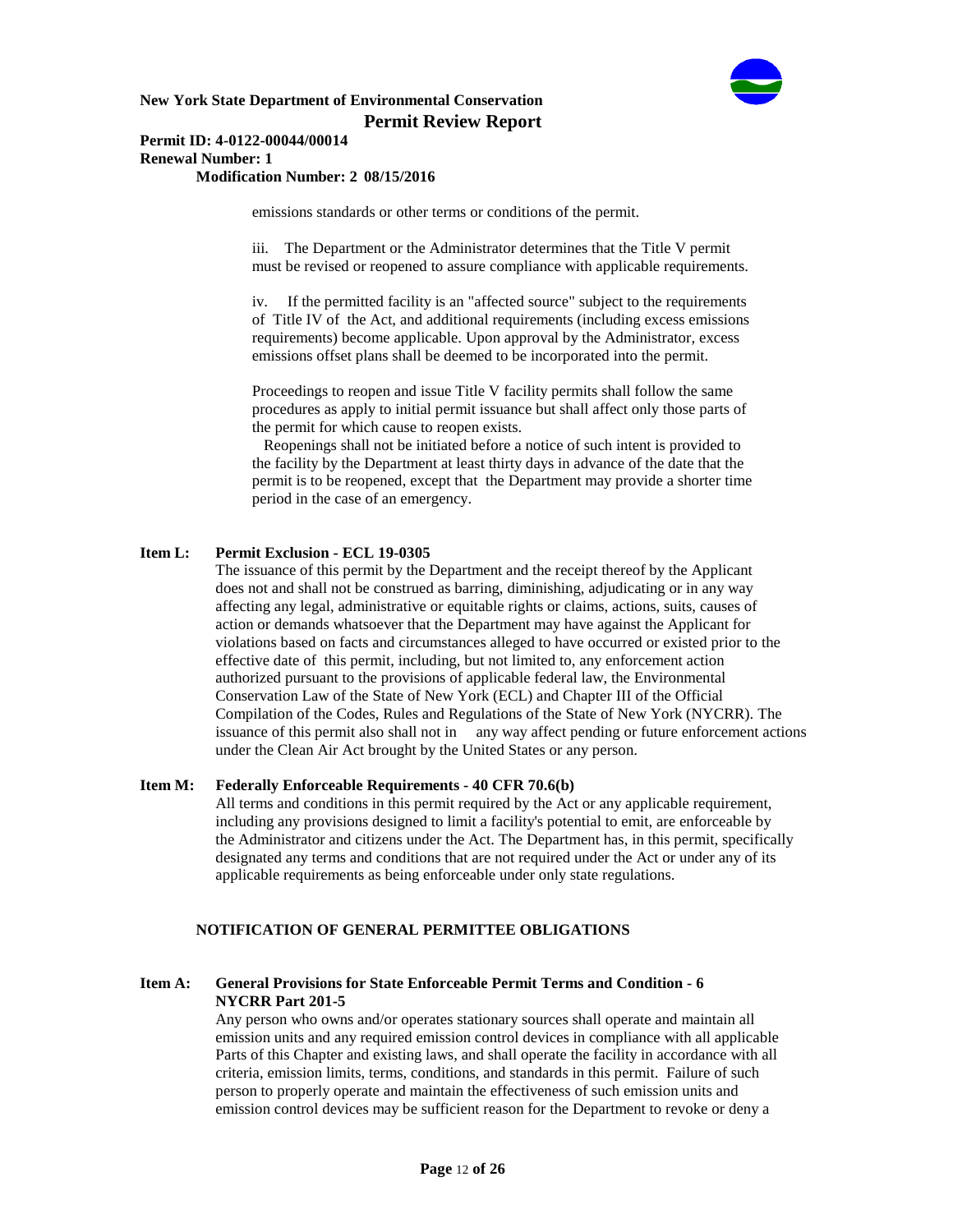

### **Permit ID: 4-0122-00044/00014 Renewal Number: 1 Modification Number: 2 08/15/2016**

permit.

 The owner or operator of the permitted facility must maintain all required records on-site for a period of five years and make them available to representatives of the Department upon request. Department representatives must be granted access to any facility regulated by this Subpart, during normal operating hours, for the purpose of determining compliance with this and any other state and federal air pollution control requirements, regulations or law.

### **Regulatory Analysis**

| Location<br>Facility/EU/EP/Process/ES | <b>Regulation</b>        | Condition                                                                       | <b>Short Description</b>                                                                |
|---------------------------------------|--------------------------|---------------------------------------------------------------------------------|-----------------------------------------------------------------------------------------|
| FACILITY                              | ECL 19-0301              | 147                                                                             | Powers and Duties of<br>the Department with<br>respect to air<br>pollution control      |
| FACILITY                              | 40CFR 52-A.21            | 52, 53, 54, 55, 56,<br>57, 58, 59, 60, 61,<br>62, 63, 64, 65, 66,<br>$67, 2 -3$ | Prevention of<br>Significant<br>Deterioration                                           |
| FACILITY                              | $40CFR 60 - A.11(d)$     | 75                                                                              | General provisions -<br>compliance with<br>standards and<br>maintenance<br>requirements |
| FACILITY                              | 40CFR 60-A.12            | 76                                                                              | General provisions -<br>Circumvention                                                   |
| FACILITY                              | $40CFR 60 - A.13(d)$     | 77                                                                              | General provisions -<br>Monitoring<br>requirements                                      |
| FACILITY                              | 40CFR 60-A.14            | 78                                                                              | General provisions -<br>Modification                                                    |
| FACILITY                              | 40CFR 60-A.15            | 79                                                                              | General provisions -<br>Reconstruction                                                  |
| FACILITY                              | 40CFR 60-A.4             | 68                                                                              | General provisions -<br>Address                                                         |
| FACILITY                              | $40CFR 60 - A.7(b)$      | 69                                                                              | Notification and<br>Recordkeeping                                                       |
| FACILITY                              | $40CFR 60 - A.7(d)$      | 70                                                                              | Notification and<br>Recordkeeping                                                       |
| FACILITY                              | 40CFR $60 - A.7(f)$      | 71                                                                              | Notification and<br>Recordkeeping                                                       |
| FACILITY                              | $40CFR 60 - A.8(d)$      | 72                                                                              | Performance Tests                                                                       |
| FACILITY                              | $40CFR 60 - A.8(e)$      | 73                                                                              | Performance Tests                                                                       |
| FACILITY                              | 40CFR 60-A.8(f)          | 74                                                                              | Performance Tests                                                                       |
| $U - 00010$                           | $40CFR 60-D.46(b)$       | 97                                                                              | Test Methods and<br>Procedures                                                          |
| $U-00005/-/P51$                       | $40CFR 60-DC.48c(g)$     | 91                                                                              | Reporting and<br>Recordkeeping<br>Requirements.                                         |
| $U - 00010$                           | 40CFR 60-GG.332(a)(1) 98 |                                                                                 | Standard for Oxides<br>of nitrogen for Gas<br>Turbines $>100$<br>mmBTU/hr               |
| $U - 00010$                           | 40CFR 60-GG.333(b)       | 99, 100                                                                         | Standard for Sulfur<br>Dioxide                                                          |
| $U - 00010$                           | 40CFR 60-GG.334(b)       | 101                                                                             | Monitoring of<br>Operations: CEMS                                                       |
| FACILITY                              | $40CFR 60-GG.334(c)$     | 80                                                                              | CEMS for turbines<br>without water or                                                   |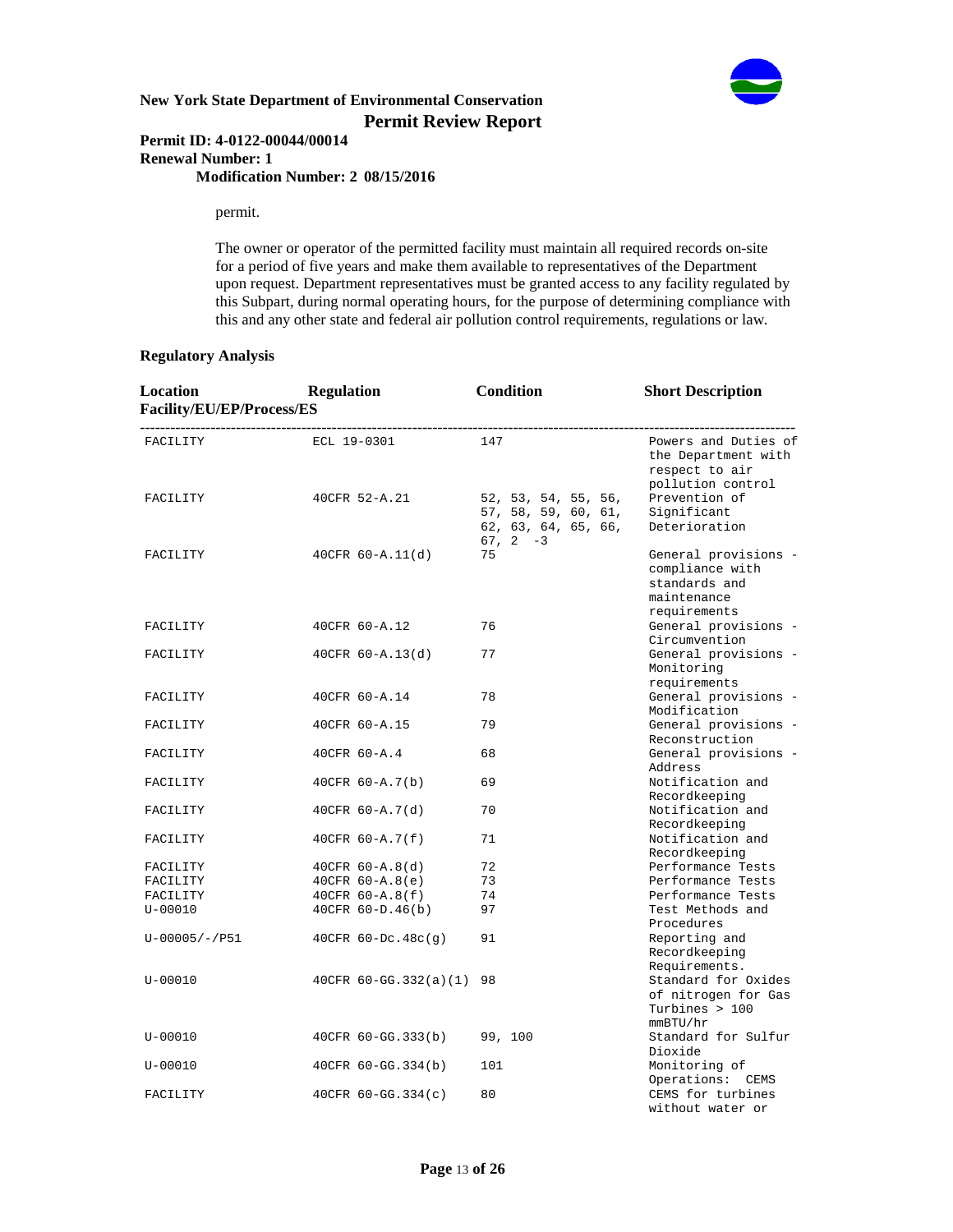

# **Permit ID: 4-0122-00044/00014 Renewal Number: 1 Modification Number: 2 08/15/2016**

| $U - 00010$           | $40CFR 60-GG.334(h)(3) 102$      |                                      | steam injection<br>Allowance not to<br>monitor sulfur or<br>nitrogen for natural<br>gas |
|-----------------------|----------------------------------|--------------------------------------|-----------------------------------------------------------------------------------------|
| $U - 00010$           | 40CFR 60-GG.334(j)               | 103                                  | Reporting                                                                               |
| FACILITY              | 40CFR 63-ZZZZ                    | $1 - 3$ , $2 - 4$                    | Requirements<br>Reciprocating<br>Internal Combustion<br>Engine (RICE) NESHAP            |
| FACILITY              | 40CFR 68                         | 19                                   | Chemical accident<br>prevention provisions                                              |
| $U - 00010$           | 40CFR 72                         | 104                                  | Permits regulation                                                                      |
| FACILITY              | $40CFR$ 75-B.10(a)               | 82                                   | Continuous emission<br>monitoring - general<br>operating<br>requirements                |
| FACILITY              | $40CFR 75-B.10(d)$               | 83                                   | Continuous emission<br>monitoring - general<br>operating<br>requirements                |
| FACILITY              | 40CFR 82-F                       | 20                                   | Protection of<br>Stratospheric Ozone -<br>recycling and<br>emissions reduction          |
| FACILITY              | 40CFR 97                         | 84                                   | Federal Cross-State<br>Air Pollution<br>Regulation (CSAPR)                              |
| FACILITY              | 6NYCRR 200.6                     | $\mathbf{1}$                         | Acceptable ambient<br>air quality.                                                      |
| FACILITY              | 6NYCRR 200.7                     | 10                                   | Maintenance of<br>equipment.                                                            |
| FACILITY              | 6NYCRR 201-1.4                   | 148                                  | Unavoidable<br>noncompliance and<br>violations                                          |
| FACILITY<br>FACILITY  | 6NYCRR 201-1.7<br>6NYCRR 201-1.8 | 11<br>12                             | Recycling and Salvage<br>Prohibition of<br>reintroduction of<br>collected               |
|                       |                                  |                                      | contaminants to the<br>air                                                              |
| FACILITY              | $6NYCRR 201-3.2(a)$              | 13                                   | Exempt Activities -<br>Proof of eligibility                                             |
| FACILITY              | $6NYCRR 201-3.3(a)$              | 14                                   | Trivial Activities -<br>proof of eligibility                                            |
| FACILITY              | 6NYCRR 201-6                     | 21, 85, 86                           | Title V Permits and<br>the Associated Permit<br>Conditions                              |
| FACILITY              | 6NYCRR 201-6.4                   | 22, 23, 24                           | Standard Permit<br>Requirements                                                         |
| U-00010               | 6NYCRR 201-6.4                   | 92                                   | Standard Permit<br>Requirements                                                         |
| $U - 00010 / - / CT1$ | 6NYCRR 201-6.4                   | 105, 106, 107, 108,<br>109           | Standard Permit<br>Requirements                                                         |
| $U-00010/-/CT2$       | 6NYCRR 201-6.4                   | 110, 111, 112, 113,<br>114, 115, 116 | Standard Permit<br>Requirements                                                         |
| $U - 00010 / - / CT3$ | 6NYCRR 201-6.4                   | 117, 118, 119, 120,<br>121           | Standard Permit<br>Requirements                                                         |
| $U-00010/-/CT4$       | 6NYCRR 201-6.4                   | 122, 123, 124, 125,                  | Standard Permit                                                                         |
| $U-00010/-/CT8$       | 6NYCRR 201-6.4                   | $126, 127, 1 -9$<br>139              | Requirements<br>Standard Permit                                                         |
| $U-00010/-/CT9$       | 6NYCRR 201-6.4                   | 141                                  | Requirements<br>Standard Permit                                                         |

Requirements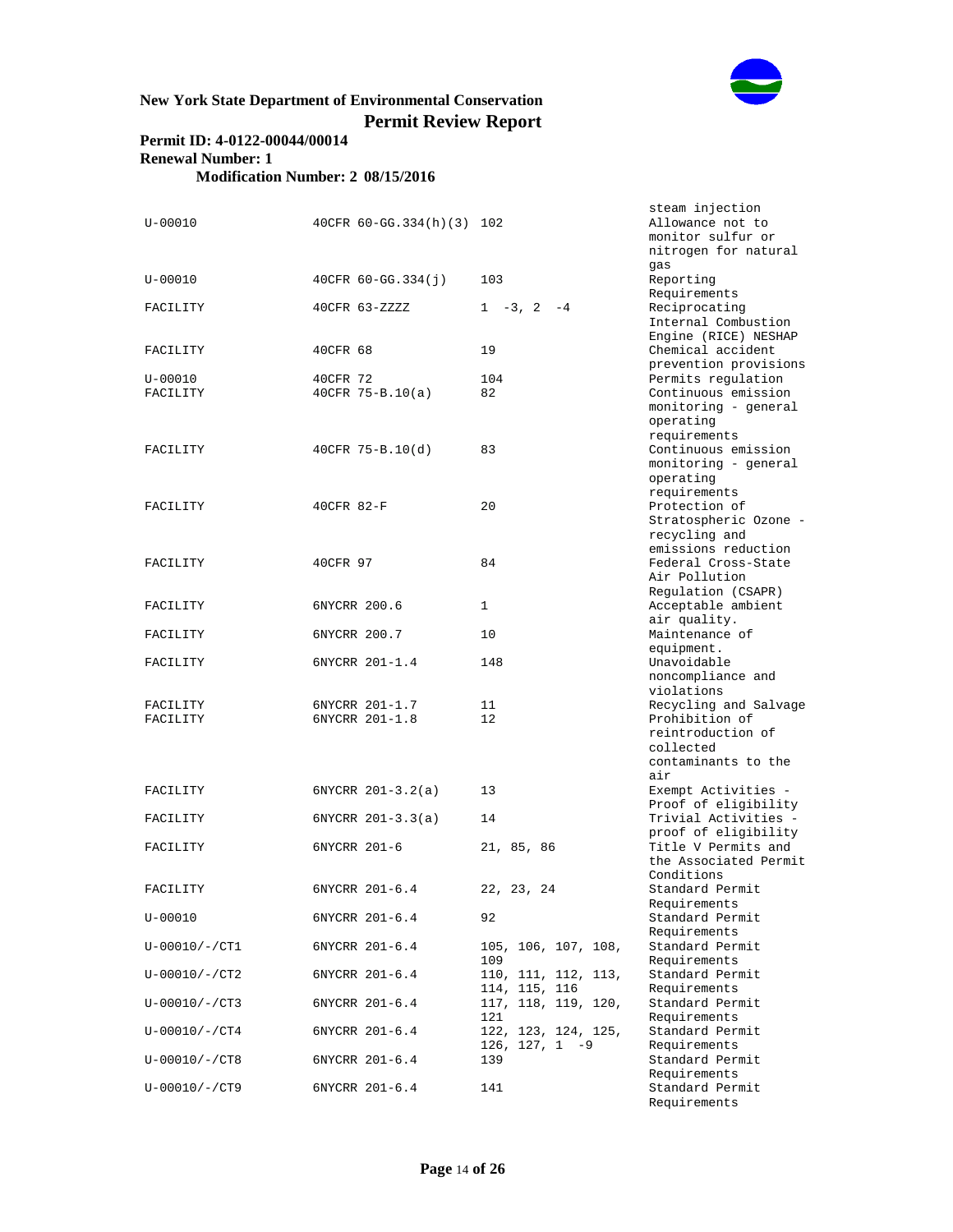

# **Permit ID: 4-0122-00044/00014 Renewal Number: 1**

**Modification Number: 2 08/15/2016**

| FACILITY<br>FACILITY                |                              | $6NYCRR 201-6.4(a)$<br>$6NYCRR 201-6.4(a)(4)$ | 25<br>15           | General Co<br>General Co<br>Requiremen               |
|-------------------------------------|------------------------------|-----------------------------------------------|--------------------|------------------------------------------------------|
|                                     |                              |                                               |                    | Provide In<br>General Co                             |
| FACILITY                            |                              | $6NYCRR 201-6.4(a)(7)$                        | 2                  | Fees                                                 |
| FACILITY                            |                              | $6NYCRR 201-6.4(a)(8)$                        | $16, 2 -1$         | General Co<br>Right to I                             |
| FACILITY                            |                              | $6NYCRR 201-6.4(c)$                           | 3                  | Recordkeep<br>Reporting                              |
| FACILITY                            |                              | $6NYCRR 201-6.4(c)(2)$                        | 4                  | Compliance<br>Records of<br>Monitoring<br>and Measur |
| FACILITY                            | 6NYCRR 201-<br>6.4(c)(3)(ii) |                                               | 5                  | Reporting<br>Requiremen<br>Deviations<br>Noncomplia  |
| FACILITY                            |                              | $6NYCRR 201-6.4(d)(4)$                        | 26                 | Compliance<br>- Progress                             |
| FACILITY                            |                              | $6NYCRR 201-6.4(e)$                           | 6                  | Compliance<br>Certificat                             |
| FACILITY                            |                              | $6NYCRR 201-6.4(f)(6)$                        | 17                 | Off Permit                                           |
| $U - 00010$                         |                              | $6NYCRR 201-6.5(a)$                           | 93, 94, 95         | State Enfo                                           |
| $U - 00010 / - / CT5$               |                              | $6NYCRR 201-6.5(a)$                           | 129, 130, 131, 132 | Requiremen<br>State Enfo<br>Requiremen               |
| $U-00010/-/CT6$                     |                              | $6NYCRR 201-6.5(a)$                           | 133, 134, 135, 136 | State Enfo<br>Requiremen                             |
| $U - 00010 / - /CT7$                |                              | $6NYCRR 201-6.5(a)$                           | 137, 138           | State Enfo<br>Requiremen                             |
| $U-00010/-/CT8$                     |                              | $6NYCRR 201-6.5(a)$                           | 140                | State Enfo<br>Requiremen                             |
| $U-00010/-/CT9$                     |                              | $6NYCRR 201-6.5(a)$                           | 142                | State Enfo<br>Requiremen                             |
| FACILITY                            |                              | 6NYCRR 202-1.1                                | $18, 2 -2$         | Required e<br>tests.                                 |
| FACILITY                            |                              | 6NYCRR 202-1.3                                | 27, 28, 29         | Acceptable<br>procedures                             |
| FACILITY                            |                              | 6NYCRR 202-2.1                                | 7                  | Emission S<br>Applicabil                             |
| FACILITY                            |                              | 6NYCRR 202-2.5                                | 8                  | Emission S<br>record kee                             |
| FACILITY                            | 6NYCRR 211.1                 |                                               | 30                 | requiremen<br>General Pr<br>- air poll               |
| FACILITY                            | 6NYCRR 211.2                 |                                               | 149                | prohibited<br>General Pr<br>- visible                |
| FACILITY                            | 6NYCRR 215.2                 |                                               | 9                  | limited.<br>Open Fires                               |
| FACILITY                            |                              | 6NYCRR 225-1.2(h)                             | 1<br>$-1$          | Prohibitio<br>Sulfur-in-<br>Limitation               |
| FACILITY<br>FACILITY                |                              | $6NYCRR 225-1.6(d)$<br>$6NYCRR 227-1.3(a)$    | $-2$<br>1<br>32    | Record Ava<br>Smoke Emis<br>Limitation               |
| $U - 00005 / - 7P51$<br>$U - 00005$ | 6NYCRR 227-                  | $6NYCRR$ 227-2.4(c)(1)                        | 89<br>88           | Emission 1<br>1994 NOx R                             |
| $U - 00005 / - 7951$                | 2.4(c)(1)(i)                 | $6NYCRR$ $227-2.4(d)$                         | 90                 | presumptiv<br>Small boil                             |

eneral Conditions eneral Conditions equirement to rovide Information eneral Conditions -Fees eneral Conditions ight to Inspect ecordkeeping and eporting of compliance Monitoring onitoring, Sampling nd Measurement eporting equirements - $\overset{\_}{\mathrm{eviations}}$  and oncompliance ompliance Schedules - Progress Reports ompliance ertification ff Permit Changes tate Enforceable equirements -<br>tate Enforceable equirements tate Enforceable equirements tate Enforceable equirements tate Enforceable Requirements tate Enforceable equirements equired emissions ests. cceptable rocedures. mission Statements -Applicability mission Statements ecord keeping equirements. eneral Prohibitions air pollution prohibited eneral Prohibitions - visible emissions limited. pen Fires rohibitions ulfur-in-Fuel Limitations ecord Availability moke Emission Limitations. mission limits. 994 NOX RACT presumptive limit. mall boilers, small combustion turbines, and small stationary internal combustion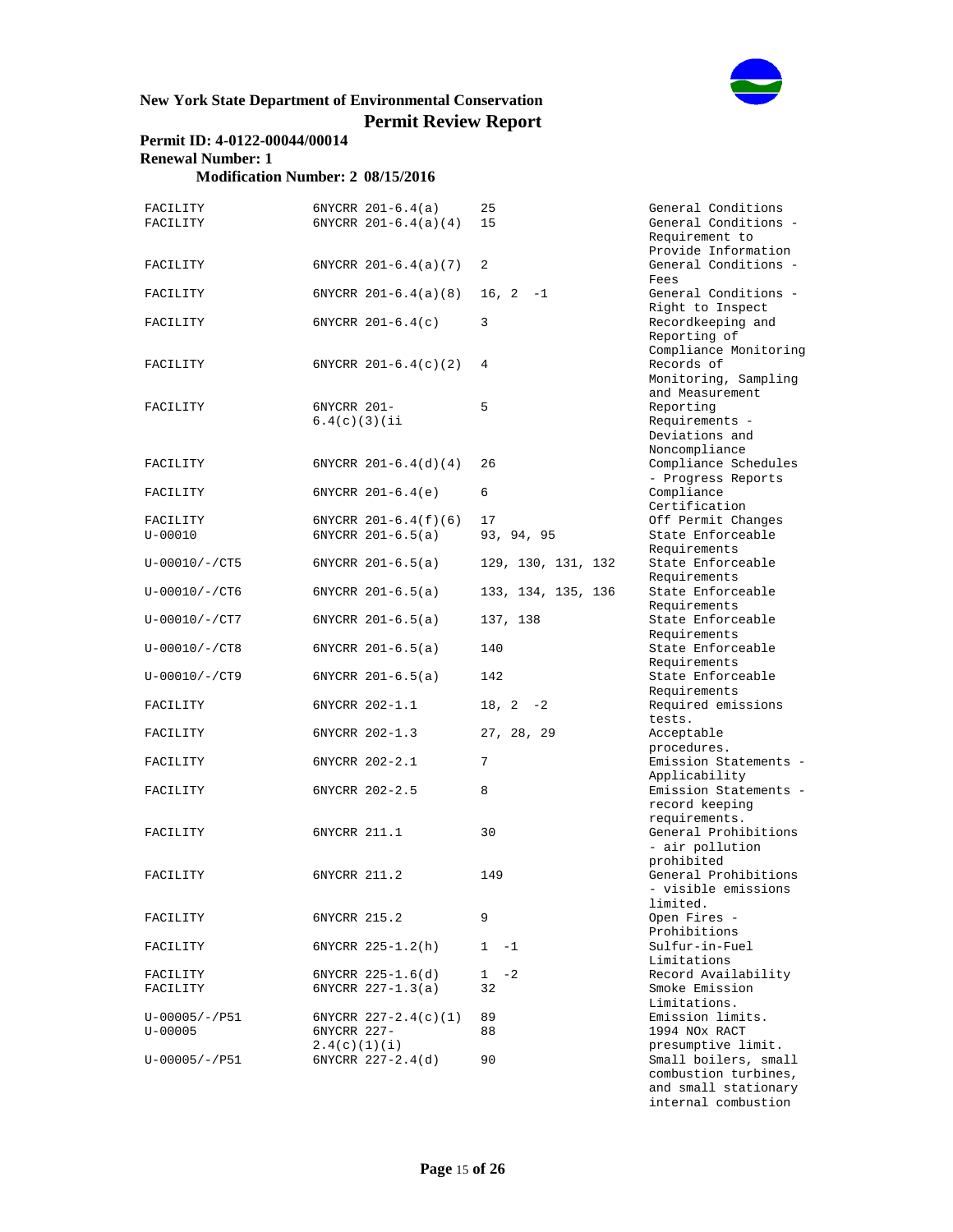

## **Permit ID: 4-0122-00044/00014 Renewal Number: 1 Modification Number: 2 08/15/2016**

engines.<br>Reasonable  $U-00010$  6NYCRR 231-11.2(c) 2 -5 Possibility requirements for insignificant mods greater than 50% with excluded emissions FACILITY 6NYCRR 242-1.5 150, 151, 152 CO2 Budget Trading Program - Standard requirements<br>CO2 Budget Trading U-00010 6NYCRR 242-8 153 Program - Monitoring and reporting

# **Applicability Discussion:**

Mandatory Requirements: The following facility-wide regulations are included in all Title V permits:

#### ECL 19-0301

This section of the Environmental Conservation Law establishes the powers and duties assigned to the Department with regard to administering the air pollution control program for New York State.

#### 6 NYCRR 200.6

Acceptable ambient air quality - prohibits contravention of ambient air quality standards without mitigating measures

### 6 NYCRR 200.7

Anyone owning or operating an air contamination source which is equipped with an emission control device must operate the control consistent with ordinary and necessary practices, standards and procedures, as per manufacturer's specifications and keep it in a satisfactory state of maintenance and repair so that it operates effectively

#### 6 NYCRR 201-1.4

This regulation specifies the actions and recordkeeping and reporting requirements for any violation of an applicable state enforceable emission standard that results from a necessary scheduled equipment maintenance, start-up, shutdown, malfunction or upset in the event that these are unavoidable.

#### 6 NYCRR 201-1.7

Requires the recycle and salvage of collected air contaminants where practical

#### 6 NYCRR 201-1.8

Prohibits the reintroduction of collected air contaminants to the outside air

#### 6 NYCRR 201-3.2 (a)

An owner and/or operator of an exempt emission source or unit may be required to certify that it operates within the specific criteria described in this Subpart. All required records must be maintained on-site for a period of 5 years and made available to department representatives upon request. In addition, department representatives must be granted access to any facility which contains exempt emission sources or units, during normal operating hours, for the purpose of determining compliance with this and any other state and federal air pollution control requirements, regulations, or law.

#### 6 NYCRR 201-3.3 (a)

The owner and/or operator of a trivial emission source or unit may be required to certify that it operates within the specific criteria described in this Subpart. All required records must be maintained on-site for a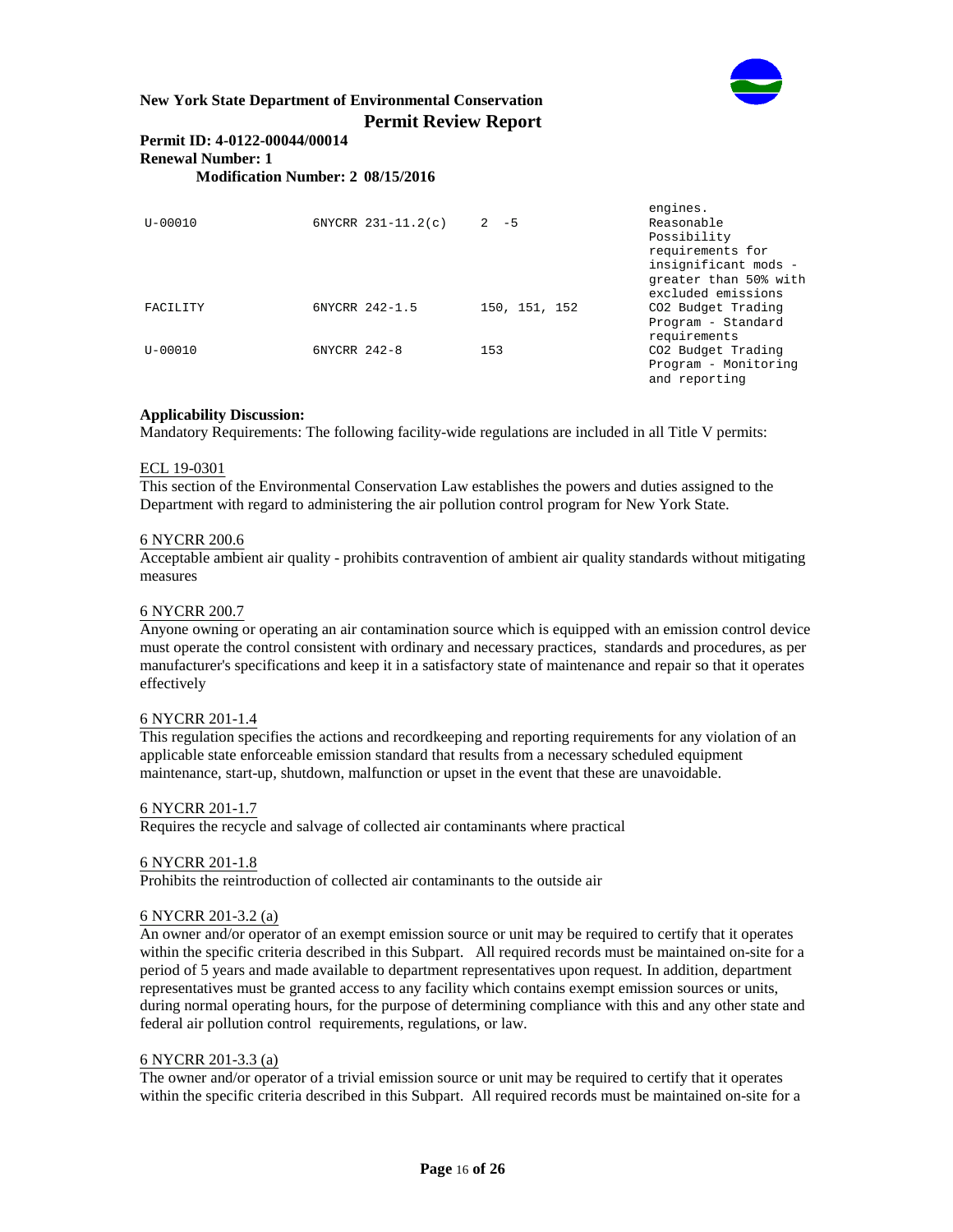

#### **Permit ID: 4-0122-00044/00014 Renewal Number: 1 Modification Number: 2 08/15/2016**

period of 5 years and made available to department representatives upon request. In addition, department representatives must be granted access to any facility which contains trivial emission sources or units subject to this Subpart, during normal operating hours, for the purpose of determining compliance with this and any other state and federal air pollution control requirements, regulations, or law.

### 6 NYCRR Subpart 201-6

This regulation applies to those terms and conditions which are subject to Title V permitting. It establishes the applicability criteria for Title V permits, the information to be included in all Title V permit applications as well as the permit content and terms of permit issuance. This rule also specifies the compliance, monitoring, recordkeeping, reporting, fee, and procedural requirements that need to be met to obtain a Title V permit, modify the permit and demonstrate conformity with applicable requirements as listed in the Title V permit. For permitting purposes, this rule specifies the need to identify and describe all emission units, processes and products in the permit application as well as providing the Department the authority to include this and any other information that it deems necessary to determine the compliance status of the facility.

### 6 NYCRR 201-6.4 (a) (4)

This mandatory requirement applies to all Title V facilities. It requires the permittee to provide information that the Department may request in writing, within a reasonable time, in order to determine whether cause exists for modifying, revoking and reissuing, or terminating the permit or to determine compliance with the permit. The request may include copies of records required to be kept by the permit.

### 6 NYCRR 201-6.4 (a) (7)

 This is a mandatory condition that requires the owner or operator of a facility subject to Title V requirements to pay all applicable fees associated with the emissions from their facility.

# 6 NYCRR 201-6.4 (a) (8)

This is a mandatory condition for all facilities subject to Title V requirements. It allows the Department to inspect the facility to determine compliance with this permit, including copying records, sampling and monitoring, as necessary.

# 6 NYCRR 201-6.4 (c)

This requirement specifies, in general terms, what information must be contained in any required compliance monitoring records and reports. This includes the date, time and place of any sampling, measurements and analyses; who performed the analyses; analytical techniques and methods used as well as any required QA/QC procedures; results of the analyses; the operating conditions at the time of sampling or measurement and the identification of any permit deviations. All such reports must also be certified by the designated responsible official of the facility.

#### 6 NYCRR 201-6.4 (c) (2)

This requirement specifies that all compliance monitoring and recordkeeping is to be conducted according to the terms and conditions of the permit and follow all QA requirements found in applicable regulations. It also requires monitoring records and supporting information to be retained for at least 5 years from the time of sampling, measurement, report or application. Support information is defined as including all calibration and maintenance records and all original strip-chart recordings for continuous monitoring instrumentation, and copies of all reports required by the permit.

#### 6 NYCRR 201-6.4 (c) (3) (ii)

This regulation specifies any reporting requirements incorporated into the permit must include provisions regarding the notification and reporting of permit deviations and incidences of noncompliance stating the probable cause of such deviations, and any corrective actions or preventive measures taken.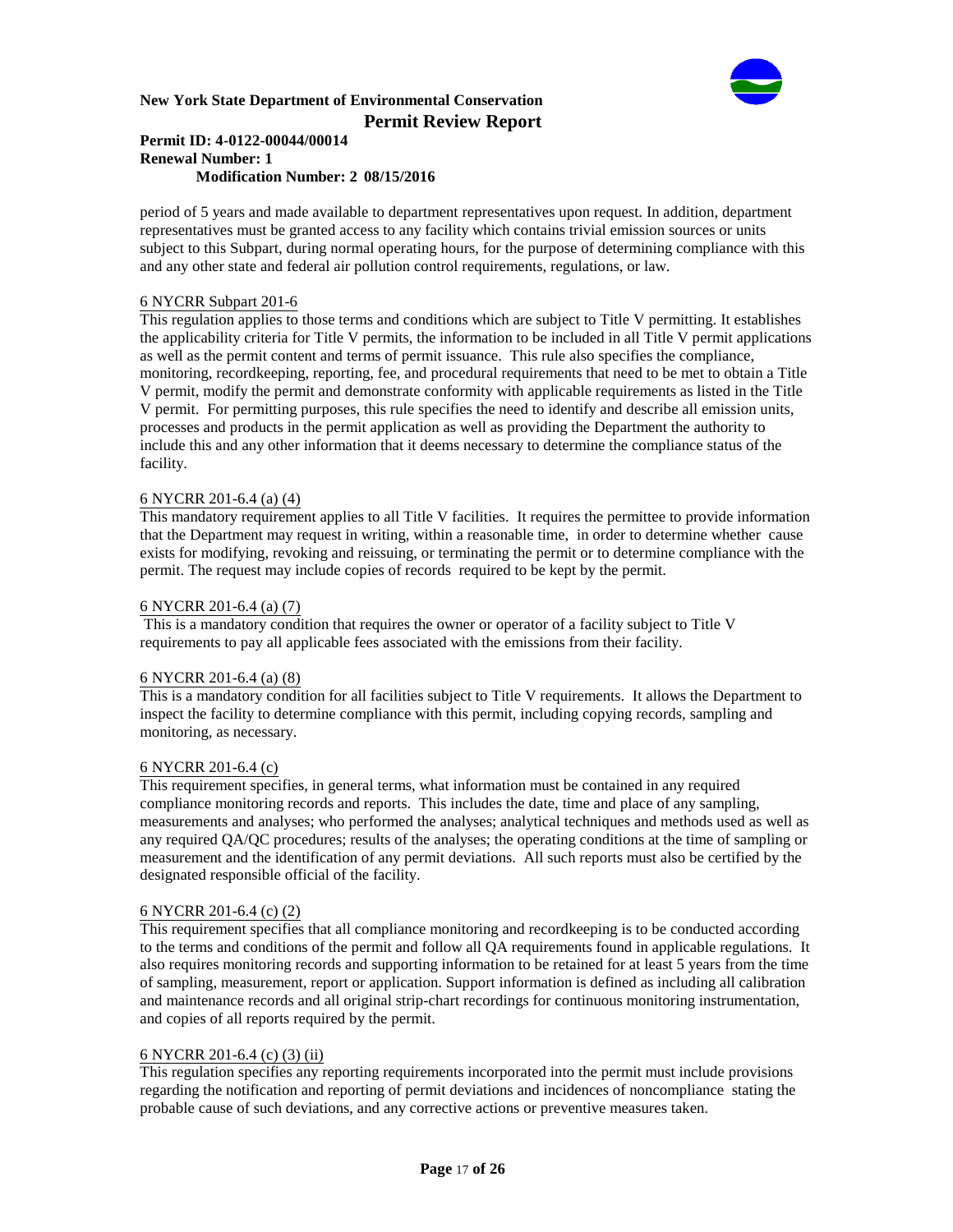

### **Permit ID: 4-0122-00044/00014 Renewal Number: 1 Modification Number: 2 08/15/2016**

### 6 NYCRR 201-6.4 (d) (5)

This condition applies to every Title V facility subject to a compliance schedule. It requires that reports, detailing the status of progress on achieving compliance with emission standards, be submitted semiannually.

### 6 NYCRR 201-6.4 (e)

Sets forth the general requirements for compliance certification content; specifies an annual submittal frequency; and identifies the EPA and appropriate regional office address where the reports are to be sent.

#### 6 NYCRR 201-6.4 (f) (6)

This condition allows changes to be made at the facility, without modifying the permit, provided the changes do not cause an emission limit contained in this permit to be exceeded. The owner or operator of the facility must notify the Department of the change. It is applicable to all Title V permits which may be subject to an off permit change.

#### 6 NYCRR 202-1.1

This regulation allows the department the discretion to require an emission test for the purpose of determining compliance. Furthermore, the cost of the test, including the preparation of the report are to be borne by the owner/operator of the source.

#### 6 NYCRR 202-2.1

Requires that emission statements shall be submitted on or before April 15th each year for emissions of the previous calENDar year.

#### 6 NYCRR 202-2.5

This rule specifies that each facility required to submit an emission statement must retain a copy of the statement and supporting documentation for at least 5 years and must make the information available to department representatives.

#### 6 NYCRR 211.2

This regulation limits opacity from sources to less than or equal to 20 percent (six minute average) except for one continuous six-minute period per hour of not more than 57 percent opacity.

#### 6 NYCRR 215.2

Except as allowed by section 215.3 of 6 NYCRR Part 215, no person shall burn, cause, suffer, allow or permit the burning of any materials in an open fire.

#### 40 CFR Part 68

This Part lists the regulated substances and there applicability thresholds and sets the requirements for stationary sources concerning the prevention of accidental releases of these substances.

#### 40 CFR Part 82, Subpart F

Subpart F requires the reduction of emissions of class I and class II refrigerants to the lowest achievable level during the service, maintenance, repair, and disposal of appliances in accordance with section 608 of the Clean Air Act AmENDments of 1990. This subpart applies to any person servicing, maintaining, or repairing appliances except for motor vehicle air conditioners. It also applies to persons disposing of appliances, including motor vehicle air conditioners, refrigerant reclaimers, appliance owners, and manufacturers of appliances and recycling and recovery equipment. Those individuals, operations, or activities affected by this rule, may be required to comply with specified disposal, recycling, or recovery practices, leak repair practices, recordkeeping and/or technician certification requirements.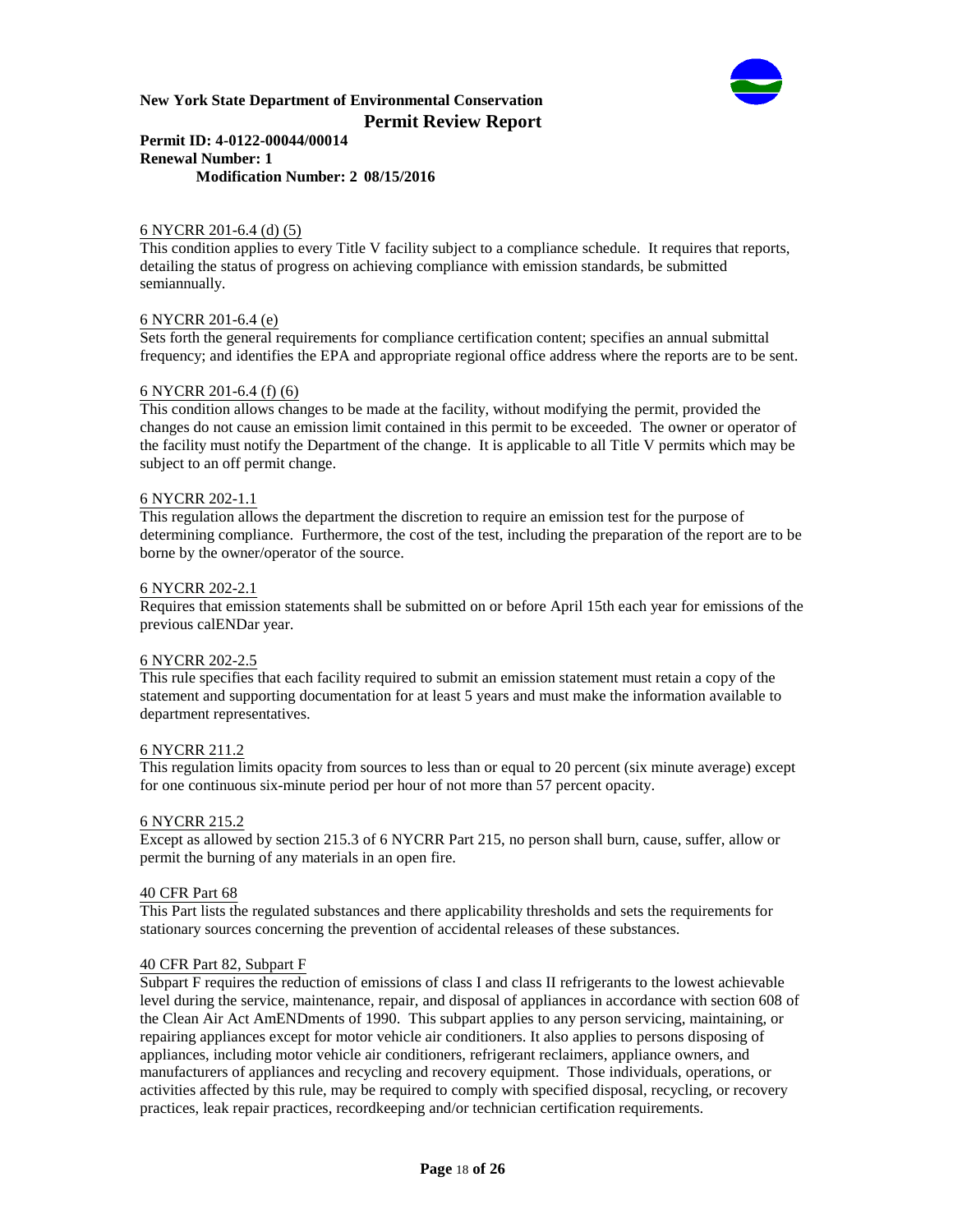

**Permit ID: 4-0122-00044/00014 Renewal Number: 1 Modification Number: 2 08/15/2016**

### **Facility Specific Requirements**

In addition to Title V, BETHLEHEM ENERGY CENTER has been determined to be subject to the following regulations: 40 CFR 52.21 This citation applies to facilities that are subject to Prevention of Significant Deterioration provisions; ie: facilities that are located in an attainment area and that emit pollutants which are listed in 40 CFR 52.21(b)(23)(i) .

### 40 CFR 60.11 (d)

This regulation specifies the type of opacity monitoring requirements in relation to compliance with the standards and maintenance requirements.

# 40 CFR 60.12

This regulation prohibits an owner or operator from concealing emissions in violation of applicable standards by any means.

#### 40 CFR 60.13 (d)

This regulation contains the requirements for daily drift testing for continuous monitoring systems required by 40 CFR Part 60.

#### 40 CFR 60.14

This regulation defines the term modification and what is and is not considered to be a modification, for the purpose of rule applicability.

#### 40 CFR 60.15

This regulation defines the term reconstruction and what is and is not considered to be a reconstruction project, for the purpose of rule applicability.

#### 40 CFR 60.332 (a) (1)

This regulation provides the equation to be used to determine the allowable emissions of oxides of nitrogen (NOx) from a gas turbine with a heat input greater than 100 million BTU per hour.

#### 40 CFR 60.333 (b)

This regulation limits the amount of sulfur in the fuel burned in a gas turbine to 0.8% by weight

#### 40 CFR 60.334 (b)

This regulation allows the owner/operator of a gas turbine to use a CEMS to monitor NOx emissions instead of monitoring fuel and water/steam usage.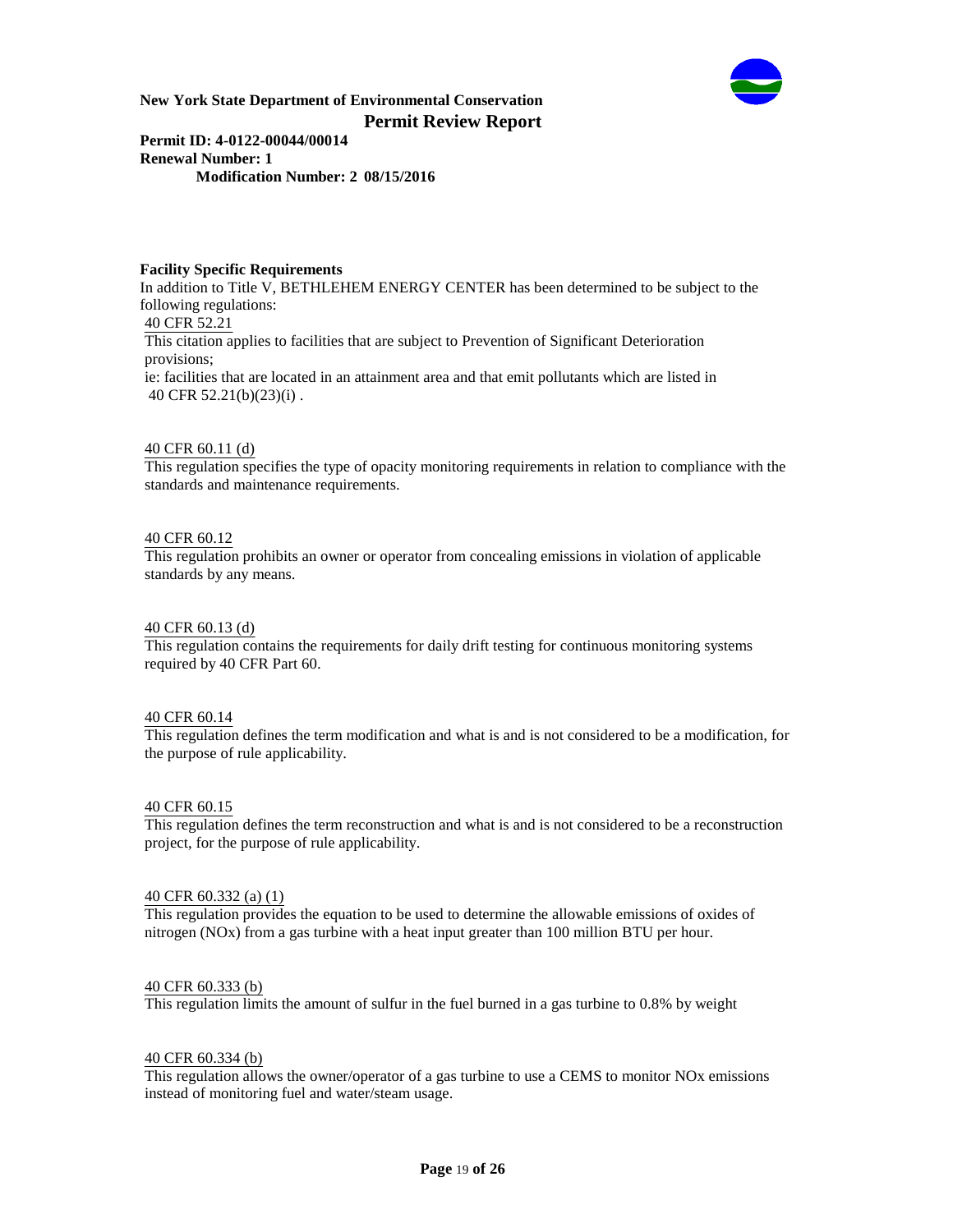

#### **Permit ID: 4-0122-00044/00014 Renewal Number: 1 Modification Number: 2 08/15/2016**

#### 40 CFR 60.334 (c)

This regulation allows the owner or operator of a gas turbine that commenced construction, reconstruction or modification after October 3, 1977, but before July 8, 2004, and which does not use steam or water injection to control NOX emissions, for purposes of determining excess emissions, use a CEMS that meets the requirements of paragraph (b) of 40 CFR 60.334.

#### 40 CFR 60.334 (h) (3)

This regulation allows the owner or operator of a gas turbine to not monitor the fuel for sulfur or nitrogen content if the fuel meets the 40 CFR 60.331(u) definition of natural gas.

#### 40 CFR 60.334 (j)

This regulation sets forth the reporting requirements for affected units that continuously monitor parameters or emissions or those that periodically determine the sulfur and/or nitrogen content of the fuel burned in a gas turbine.

#### 40 CFR 60.4

This condition lists the USEPA Region 2 address for the submittal of all communications to the "Administrator". In addition, all such communications must be copied to NYSDEC Bureau of Quality Assurance (BQA).

#### 40 CFR 60.46 (b)

#### 40 CFR 60.48c (g)

The owner or operator of each affected facility shall record and maintain records of the amount of each fuel combusted during each day.

#### 40 CFR 60.7 (b)

This regulation requires the owner or operator to maintain records of the occurrence and duration of any startup, shutdown, or malfunction of the source or control equipment or continuous monitoring system.

#### 40 CFR 60.7 (d)

This condition specifies the required information and format for a summary report form and details when either a summary form and/or excess emissions reports are required.

#### 40 CFR 60.7 (f)

This condition specifies requirements for maintenance of files of all measurements, including continuous monitoring system (CMS), monitoring device, and performance testing measurements; all CMS performance evaluations; all CMS or monitoring device calibration checks; adjustments and maintenance performed on these systems or devices for at least two years.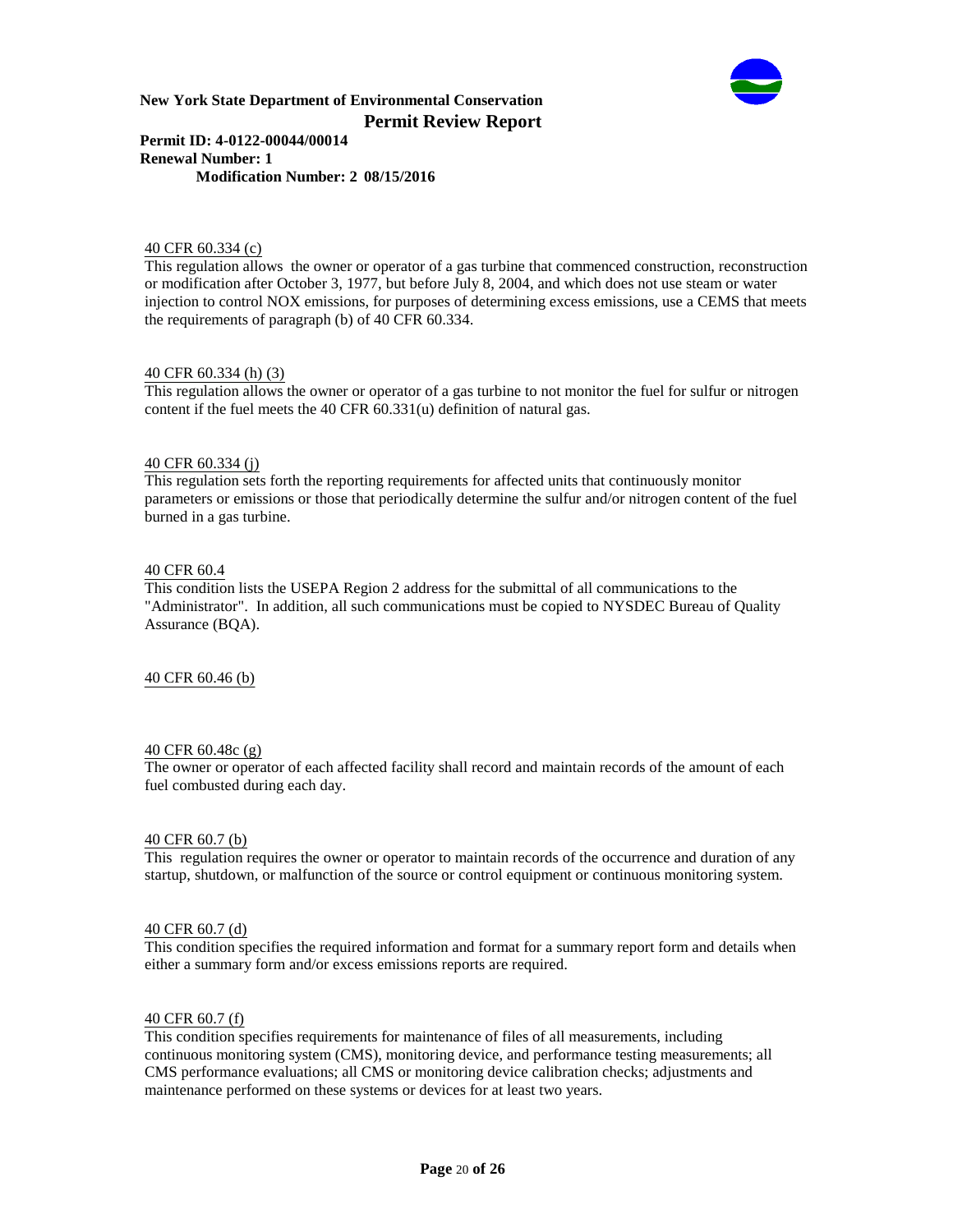

### **Permit ID: 4-0122-00044/00014 Renewal Number: 1 Modification Number: 2 08/15/2016**

#### 40 CFR 60.8 (d)

This regulation contains the requirements for advance notification of Performance (stack) testing.

#### 40 CFR 60.8 (e)

This regulation requires the facility to provide appropriate sampling ports, safe platforms and utilities as necessary for Performance (stack) testing.

#### 40 CFR 60.8 (f)

This regulation requires that Performance (stack) tests consist of three runs unless otherwise specified. The rule also designates the allowable averaging methods for the analysis of the results.

#### 40 CFR 75.10 (a)

 This section specifies the primary measurement requirements for opacity, and all SO2, NOx, and CO2 emissions form the facility. It details how often measurements are to be made and the general type of systems to be used.

#### 40 CFR 75.10 (d)

This section specifies the operating requirements of the monitoring systems. It requires the facility to ensure that all monitoring systems in operation and functioning as specified, at all times fuel is being burned ,except as provided in § 75.11(e) and during other specified periods.

#### 40 CFR Part 63, Subpart ZZZZ

This citation was placed in the permit to inform the facility they are appliciable to the regulation. Since NYDEC has not accepted delaguation, all required reporting must go directly to EPA.

#### 40 CFR Part 72

In order to reduce acid rain the the U.S. and Canada, Title IV of the Clean Air Act Amendments of 1990 requires the establishment of a program to reduce emissions of SO2 and NOx (sulfer dioxide and oxides of nitrogen). Fossil fuel burning electric utility companies are a major source of these contaminants in the US. These sources where regulated in a phased approach. Phase I, which began in 1995, requires 110 of the higher-emitting utility plants in the eastern and Midwest states to meet intermediate SO2 emission limitations. Phase II, which began in 2000, tightens the emission limitations and expands the coverage to most fossil fuel burning utilities. The utilities are given "allowances" which is a limited authorization to emit one ton of SO2. The utilities are required to limit SO2 emissions to the number of allowances they hold. Some can benefit however by reducing their emissions and selling their excess allowances. Part 72 contains the means of implementing this portion of Title IV of the Clean Air Act.

#### 40 CFR Part 97

Cross-State Air Pollution Rule (CSAPR), requires states to significantly improve air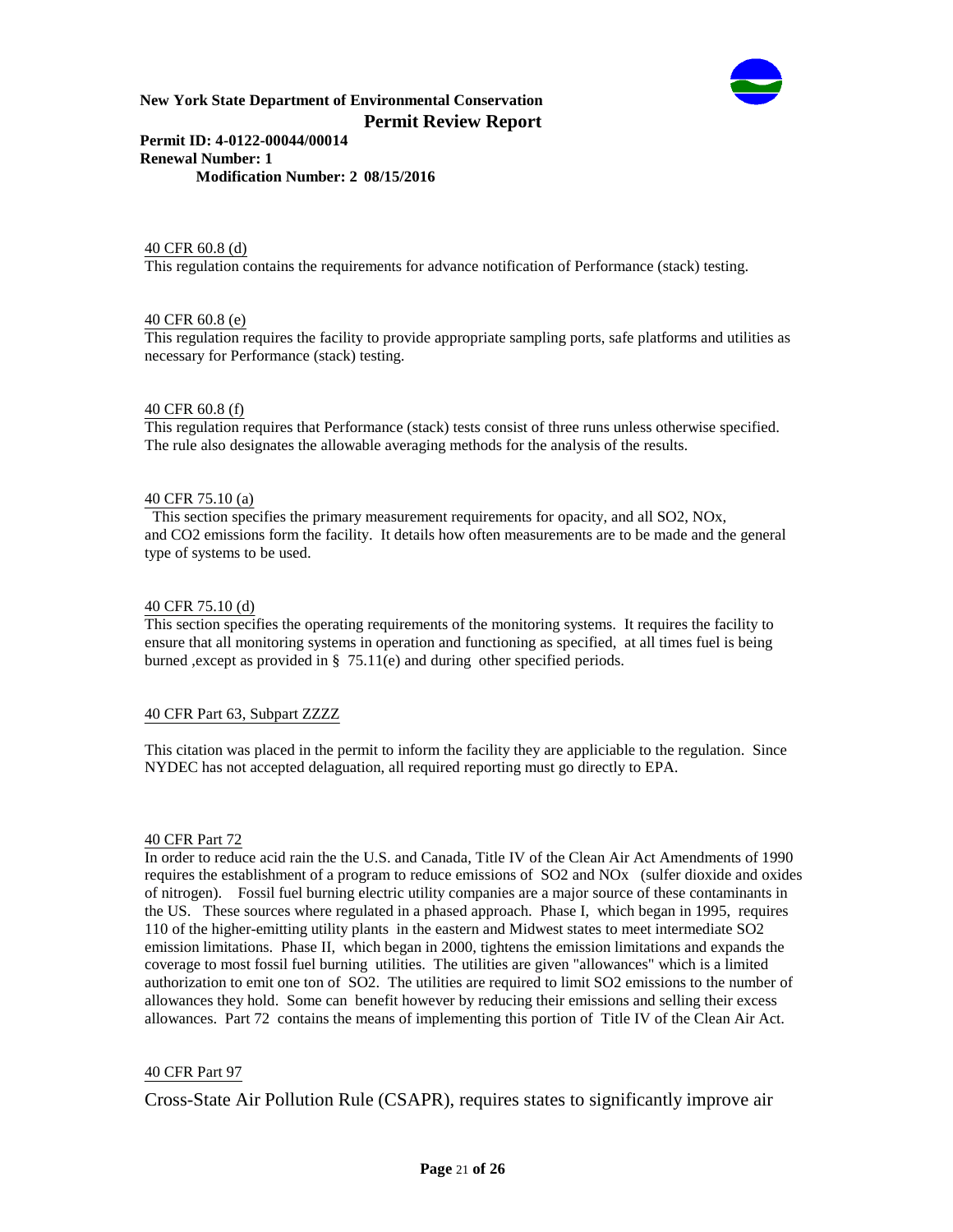

### **Permit ID: 4-0122-00044/00014 Renewal Number: 1 Modification Number: 2 08/15/2016**

quality by reducing power plant emissions that contribute to ozone and/or fine particle pollution in other states.

6 NYCRR 201-6.4 The provisions in this Subpart are considered solely for the federal portion of the Title V permit.

6 NYCRR 201-6.4 (a)

The provisions contained in this Subpart are considered standard solely for the Federal portion of the Title V facility permit.

6 NYCRR 201-6.5 (a)

The Department shall specifically designated as not being federally enforceable, any terms and conditions included in the permit that are not required under the act or under any of its applicable requirements.

6 NYCRR 202-1.3

This regulation requires that any emission testing, sampling and analytical determination used to determine compliance must use methods acceptable to the department. Acceptable test methods may include but are not limited to the reference methods found in 40 CFR Part 60 appendix A and Part 61, appendix B. Alternate methods may be also be used provided they are determined to be acceptable by the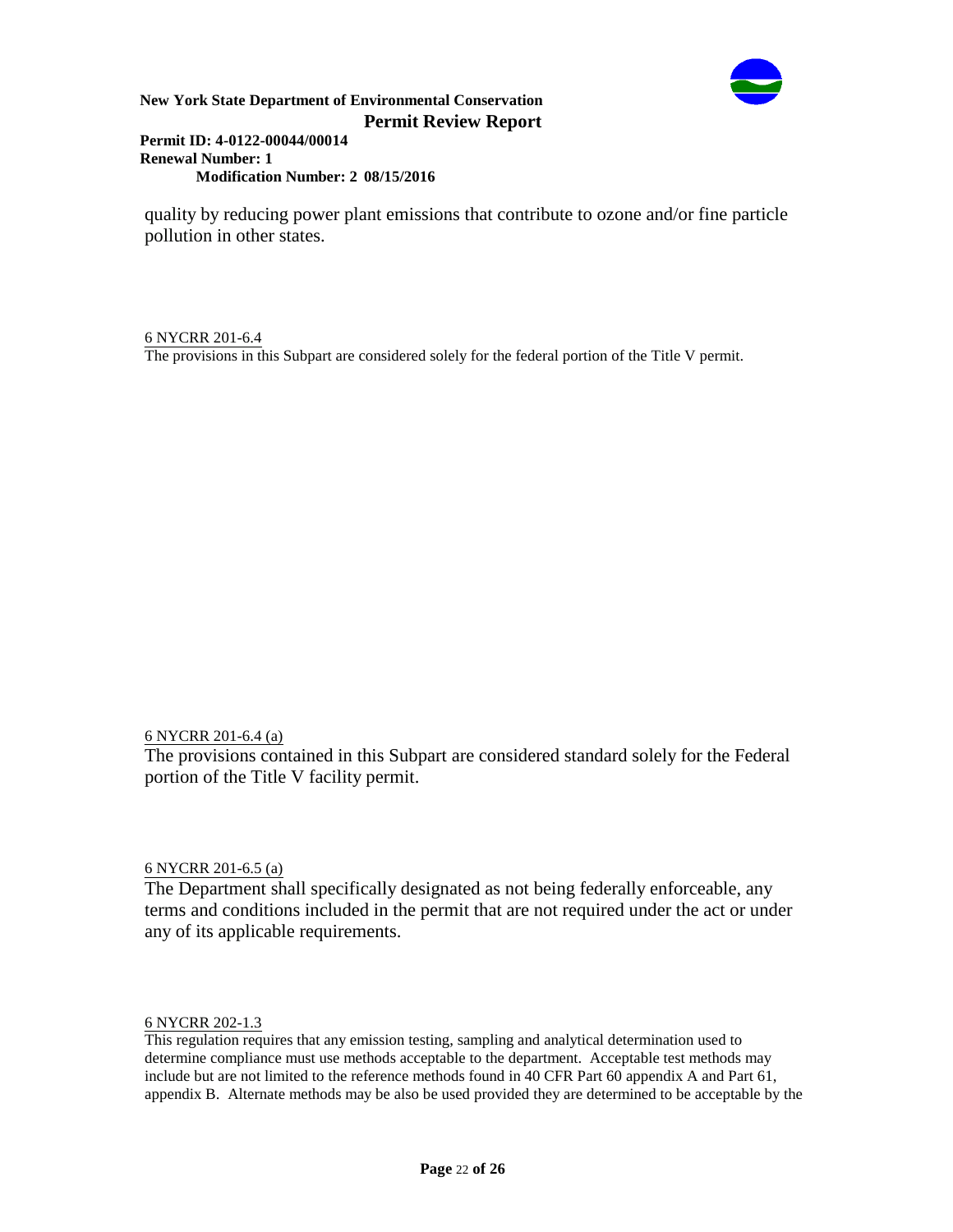

#### **Permit ID: 4-0122-00044/00014 Renewal Number: 1 Modification Number: 2 08/15/2016**

department. Finally, unless otherwise specified, all emission test reports must be submitted within 60 days after completion of testing.

## 6 NYCRR 211.1

This regulation requires that no person shall cause or allow emissions of air contaminants to the outdoor atmosphere of such quantity, characteristic or duration which are injurious to human, plant or animal life or to property, or which unreasonably interfere with the comfortable enjoyment of life or property.

6 NYCRR 225-1.2 (h) Sulfur-in-fuel limitation for the firing of distillate oil on or after July 1, 2016.

# 6 NYCRR 225-1.6 (d)

This citation requires subject facilities make their records available to the Department for inspection.

## 6 NYCRR 227-1.3 (a)

This regulation prohibits any person from operating a stationary combustion installation which emits smoke equal to or greater than 20% opacity except for one six-minute period per hour of not more than 27% opacity.

6 NYCRR 227-2.4 (c) (1) Presumptive NOx RACT emission limits for mid-size boilers.

6 NYCRR 227-2.4 (c) (1) (i) Existing NOx RACT presumptive limit that expires on 6/30/14.

### 6 NYCRR 227-2.4 (d)

This section includes NOx RACT requirements for small boilers, small combustion turbines, and small stationary internal combustion engines.

### 6 NYCRR 231-11.2 (c)

This citation lists the record keeping requirements for insignificant modifications that are greater than 50%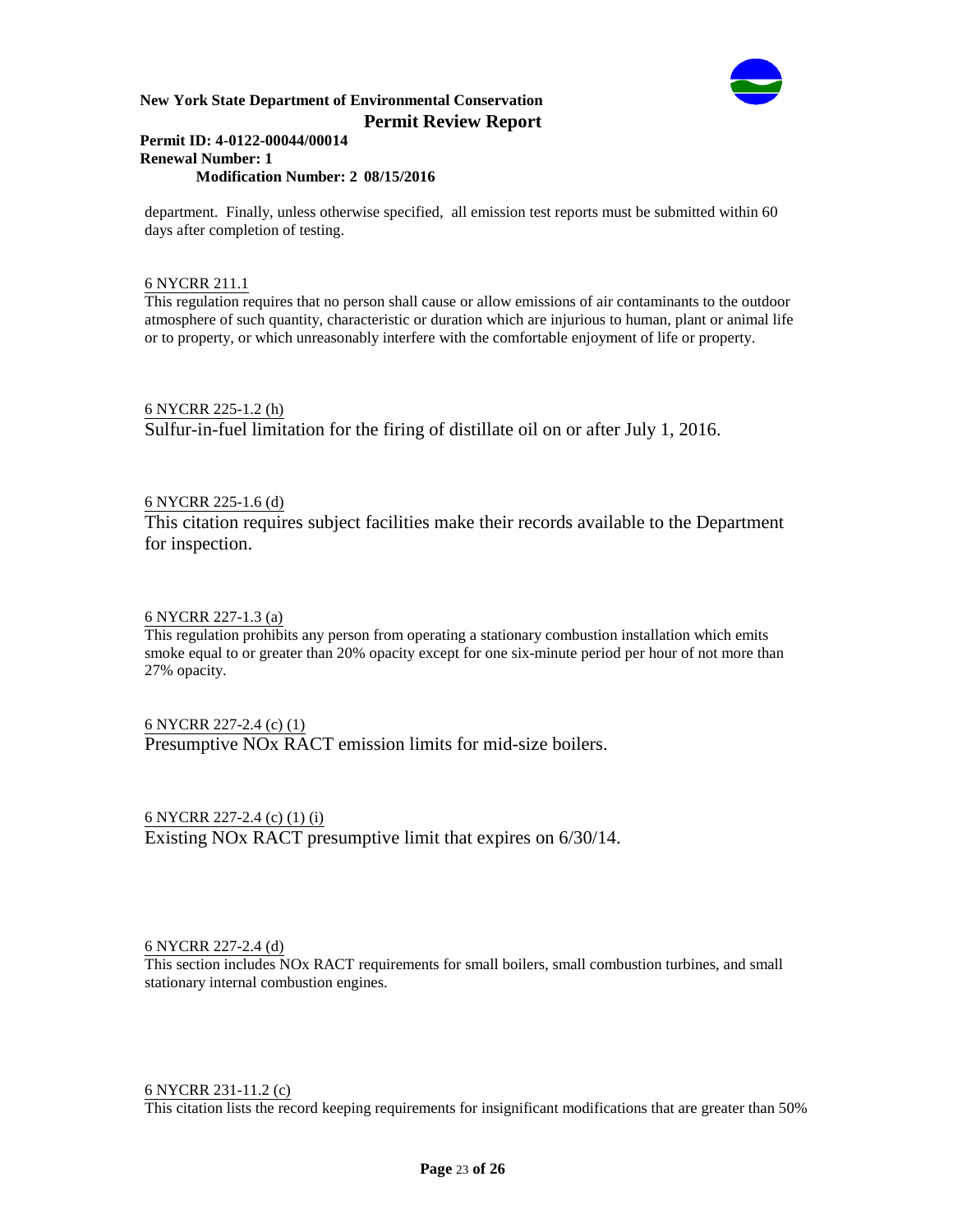

#### **Permit ID: 4-0122-00044/00014 Renewal Number: 1 Modification Number: 2 08/15/2016**

of the threshold including excluded emissions as defined in  $231-4.1(b)(40)(i)(c)$  of this Part.

### 6 NYCRR 242-1.5

His regulation requires that the facility hold enough carbon dioxide allowances in their carbon dioxide budget at least equal to the amount of carbon dioxide emitted from the facility each year.

# 6 NYCRR Subpart 242-8

Citation 6NYCRR Part 242-8.5 requires that the record keeping and reporting requirements of 40 CFR Part 75.73 and 6NYCRR Part 242-2.1(e) be followed, that a CO2 monitoring plan(s) be submitted,that the CO2 emission monitor(s) be certified, and that CO2 emissions be reported quarterly in an electronic format.

| Location<br>Facility/EU/EP/Process/ES | Cond No. | <b>Type of Monitoring</b>                                          |
|---------------------------------------|----------|--------------------------------------------------------------------|
| FACILITY                              | $2 - 3$  | monitoring of process or control device parameters<br>as surrogate |
| FACILITY                              | 52       | intermittent emission testing                                      |
| FACILITY                              | 53       | intermittent emission testing                                      |
| FACILITY                              | 54       | intermittent emission testing                                      |
| FACILITY                              | 55       | intermittent emission testing                                      |
| FACILITY                              | 56       | intermittent emission testing                                      |
| FACILITY                              | 57       | intermittent emission testing                                      |
| FACILITY                              | 58       | intermittent emission testing                                      |
| FACILITY                              | 59       | intermittent emission testing                                      |
| FACILITY                              | 60       | intermittent emission testing                                      |
| FACILITY                              | 61       | intermittent emission testing                                      |
| FACILITY                              | 62       | intermittent emission testing                                      |
| FACILITY                              | 63       | intermittent emission testing                                      |
| FACILITY                              | 64       | intermittent emission testing                                      |
| FACILITY                              | 65       | intermittent emission testing                                      |
| FACILITY                              | 66       | intermittent emission testing                                      |
| FACILITY                              | 67       | intermittent emission testing                                      |
| $U - 00010$                           | 97       | intermittent emission testing                                      |
| $U - 00005 / - 7951$                  | 91       | record keeping/maintenance procedures                              |
| $U - 00010$                           | 98       | continuous emission monitoring (cem)                               |
| $U - 00010$                           | 99       | record keeping/maintenance procedures                              |
| $U - 00010$                           | 100      | record keeping/maintenance procedures                              |
| FACILITY                              | 80       | record keeping/maintenance procedures                              |
| $U - 00010$                           | 102      | record keeping/maintenance procedures                              |
| $U - 00010$                           | 103      | record keeping/maintenance procedures                              |
| FACILITY                              | 82       | record keeping/maintenance procedures                              |
| FACILITY                              | 83       | record keeping/maintenance procedures                              |
| FACILITY                              | 22.2     | continuous emission monitoring (cem)                               |
| FACILITY                              | 23       | continuous emission monitoring (cem)                               |
| FACILITY                              | 24       | work practice involving specific operations                        |

### **Compliance Certification Summary of monitoring activities at BETHLEHEM ENERGY CENTER:**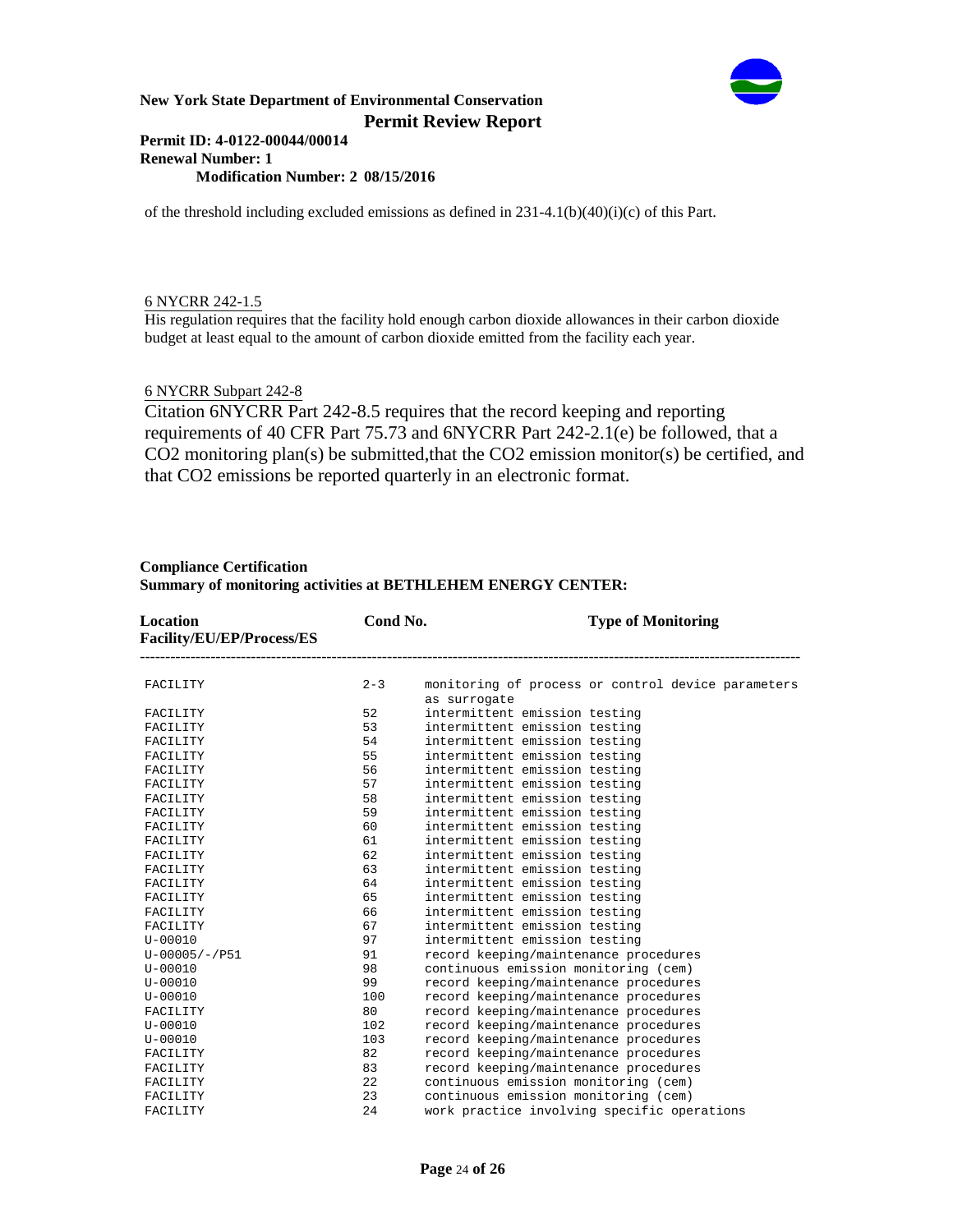

# **Permit ID: 4-0122-00044/00014 Renewal Number: 1**

# **Modification Number: 2 08/15/2016**

| $U - 00010$                | 92         | continuous emission monitoring (cem)                                                       |
|----------------------------|------------|--------------------------------------------------------------------------------------------|
| $U - 00010 / - / CT1$      | 105        | intermittent emission testing                                                              |
| $U - 00010 / - / CT1$      | 106        | intermittent emission testing                                                              |
| $U - 00010 / - CTI$        | 107        | intermittent emission testing                                                              |
| $U - 00010 / - / CT1$      | 108        | continuous emission monitoring (cem)                                                       |
| $U - 00010 / - CTI$        | 109        | continuous emission monitoring (cem)                                                       |
| $U - 00010 / - C T2$       | 110        | intermittent emission testing                                                              |
| $U-00010/-/CT2$            | 111        | intermittent emission testing                                                              |
| $U - 00010 / - / CT2$      | 112        | intermittent emission testing                                                              |
| $U-00010/-/CT2$            | 113        | continuous emission monitoring (cem)                                                       |
| $U - 00010 / - / CT2$      | 114        | continuous emission monitoring (cem)                                                       |
| $U-00010/-/CT2$            | 115        | continuous emission monitoring (cem)                                                       |
| $U - 00010 / - C T2$       | 116        | continuous emission monitoring (cem)                                                       |
| $U - 00010 / - C T3$       | 117        | intermittent emission testing                                                              |
| $U - 00010 / - / CT3$      | 118        | intermittent emission testing                                                              |
| $U - 00010 / - C T3$       | 119        | intermittent emission testing                                                              |
| $U-00010/-/CT3$            | 120        | continuous emission monitoring (cem)                                                       |
| $U - 00010 / - C T3$       | 121        | continuous emission monitoring (cem)                                                       |
| $U - 00010 / - C T4$       | $1 - 9$    | continuous emission monitoring (cem)                                                       |
| $U - 00010 / - CT4$        | 122        | intermittent emission testing                                                              |
| $U-00010/-/CT4$            | 123        | intermittent emission testing                                                              |
| $U - 00010 / - CT4$        | 124        | intermittent emission testing                                                              |
| $U - 00010 / - / CT4$      | 125        | continuous emission monitoring (cem)                                                       |
| $U-00010/-/CT4$            | 126        | continuous emission monitoring (cem)                                                       |
| $U-00010/-/CT4$            | 127        | continuous emission monitoring (cem)                                                       |
| $U-00010/-/CT8$            | 139        | continuous emission monitoring (cem)                                                       |
| $U - 00010 / - / CT9$      | 141        | continuous emission monitoring (cem)<br>monitoring of process or control device parameters |
| FACILITY                   | 25         |                                                                                            |
|                            | 5          | as surrogate<br>record keeping/maintenance procedures                                      |
| FACILITY<br>FACILITY       | 6          | record keeping/maintenance procedures                                                      |
|                            | 93         | record keeping/maintenance procedures                                                      |
| $U - 00010$<br>$U - 00010$ | 94         | record keeping/maintenance procedures                                                      |
| $U - 00010$                | 95         | record keeping/maintenance procedures                                                      |
| $U - 00010 / - / CT5$      | 129        | continuous emission monitoring (cem)                                                       |
| $U - 00010 / - / CT5$      | 130        | continuous emission monitoring (cem)                                                       |
| $U - 00010 / - C T5$       | 131        | continuous emission monitoring (cem)                                                       |
| $U - 00010 / - C T5$       | 132        | continuous emission monitoring (cem)                                                       |
| $U - 00010 / - C T6$       | 133        | continuous emission monitoring (cem)                                                       |
| $U - 00010 / - C T6$       | 134        | continuous emission monitoring (cem)                                                       |
| $U - 00010 / - C T6$       | 135        | continuous emission monitoring (cem)                                                       |
| $U - 00010 / - C T6$       | 136        | continuous emission monitoring (cem)                                                       |
| $U - 00010 / - / CT7$      | 137        | continuous emission monitoring (cem)                                                       |
| $U - 00010 / - CTT$        | 138        | continuous emission monitoring (cem)                                                       |
| $U - 00010 / - CT8$        | 140        | continuous emission monitoring (cem)                                                       |
| $U - 00010 / - C T9$       | 142        | continuous emission monitoring (cem)                                                       |
| $U - 00010$                | $1 - 4$    | continuous emission monitoring (cem)                                                       |
| $U - 00010$                | $1 - 5$    | continuous emission monitoring (cem)                                                       |
| $U - 00010$                | $1 - 6$    | continuous emission monitoring (cem)                                                       |
| $U - 00010$                | $1 - 7$    | monitoring of process or control device parameters<br>as surrogate                         |
| $U - 00010$                | $1 - 8$    | continuous emission monitoring (cem)                                                       |
| FACILITY                   | $2 - 2$    | record keeping/maintenance procedures                                                      |
| FACILITY                   | 7          | record keeping/maintenance procedures                                                      |
| FACILITY                   | $1 - 1$    | work practice involving specific operations                                                |
| FACILITY                   | 32         | intermittent emission testing                                                              |
| $U - 00005 / - 7P51$       | 89         | monitoring of process or control device parameters                                         |
|                            |            | as surrogate                                                                               |
| $U - 00005$                | 88         | intermittent emission testing                                                              |
| $U - 00005 / - 7951$       | 90         | record keeping/maintenance procedures                                                      |
| $U - 00010$                |            |                                                                                            |
|                            | $2 - 5$    | record keeping/maintenance procedures                                                      |
| FACILITY                   | 151        | record keeping/maintenance procedures                                                      |
| FACILITY<br>$U - 00010$    | 152<br>153 | record keeping/maintenance procedures<br>record keeping/maintenance procedures             |